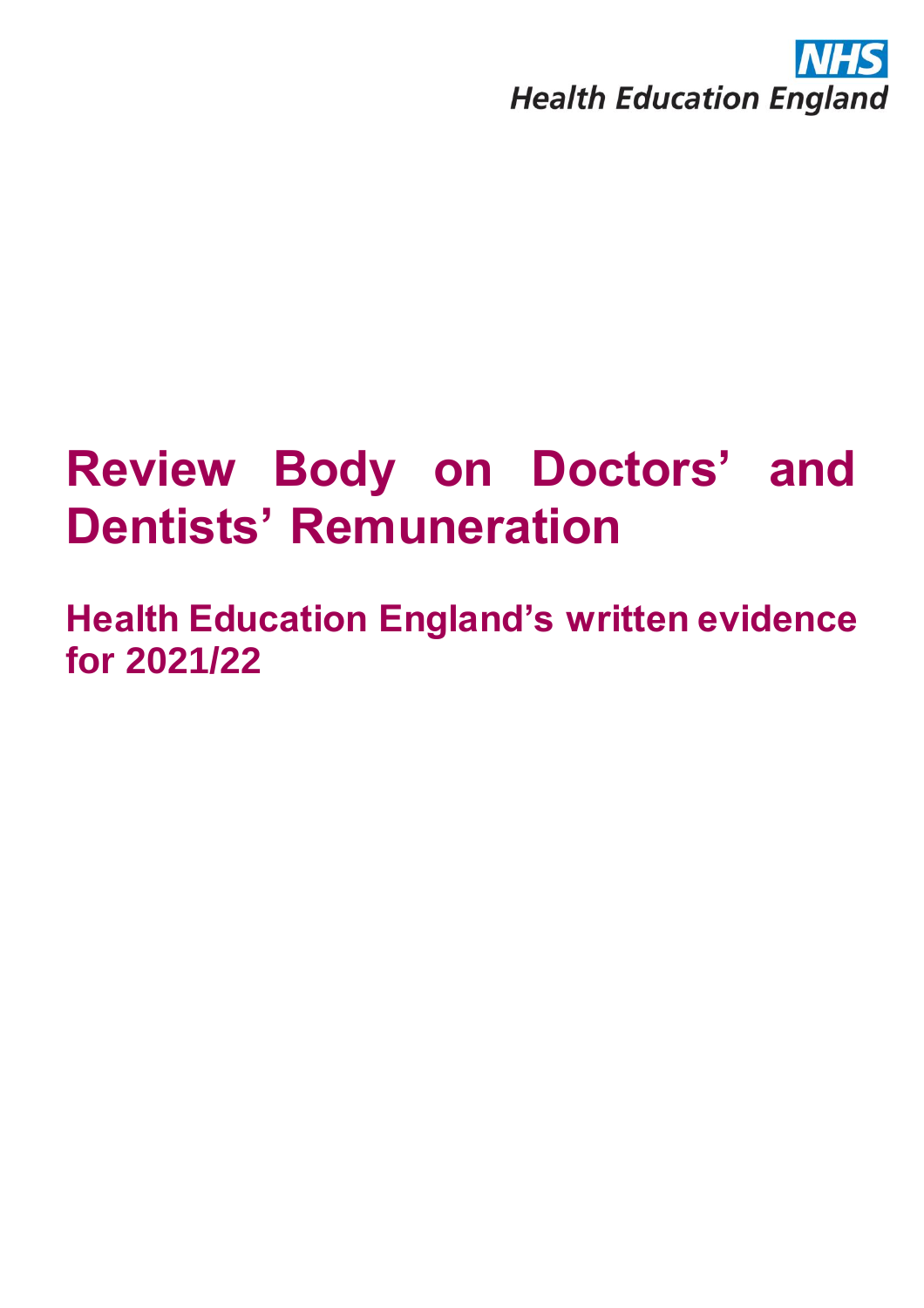# **1. Introduction**

- 1.1. Health Education England (HEE) welcomes the opportunity to submit evidence to The Review Body on Doctors' and Dentists' Remuneration (DDRB) as part of its national process of gathering evidence from interested parties to inform the recommendations for 2021/22.
- 1.2. HEE's evidence provides an update on our key areas of responsibility, namely medical trainee recruitment and our range of initiatives to drive reform in postgraduate medical education. We have also included information on the impact of COVID-19 and the resultant, associated financial challenges, and a section on the dental workforce.
- 1.3. Our evidence has been provided in the light of the broad strategy outlined in the NHS Long Term Plan and *We are the NHS: People Plan for 2020/21*. Further publications aligned to the NHS People Plan will confirm the strategic aims and inform the more detailed aspects of HEE's work going forward. Our June 2020 publication, *The Future Doctor* report, sets out HEE's co-created vision for the reforms of medical education and training in the next stage of this strategy<sup>1</sup>:

# **2. Health Education England**

- 2.1. HEE was created by the NHS reforms of 2012 which abolished Strategic Health Authorities (SHAs) and Primary Care Trusts (PCTs). The functions of these organisations were given to new bodies including the NHS Commissioning Board, Clinical Commissioning Groups, The Trust Development Authority, and to HEE. HEE was originally created as a Special Health Authority in 2013 and was formalised by the Care Act 2014 as a statutory Arm's Length Body of the Department of Health and Social Care.
- 2.2. HEE is the NHS body that works with others to plan, educate and train the health workforce. To deliver this purpose, HEE:
	- seeks out, invests in and quality assures the best education and training for trainees, new roles and current professionals; intervening where quality, environment or supply are not meeting the needs of learners or the NHS;
	- ensures new evidence-based science, digital technology, skills and knowledge enhance both individual staff and multi-professional teams;
	- co-operates and collaborates with partners across health and education, respecting each other's roles, expertise and responsibilities. HEE brings workforce data, intelligence and analysis, policy proposals, practical transformation and development tools and resources, both financial and people, to shared issues.
- 2.3. HEE has identified its core roles as:
	- Workforce design and analysis
	- Medical and Dental education

<sup>&</sup>lt;sup>1</sup> Health Education England: Future Doctor report (2020), accessible online at[: https://www.hee.nhs.uk/our-work/future-doctor](https://www.hee.nhs.uk/our-work/future-doctor)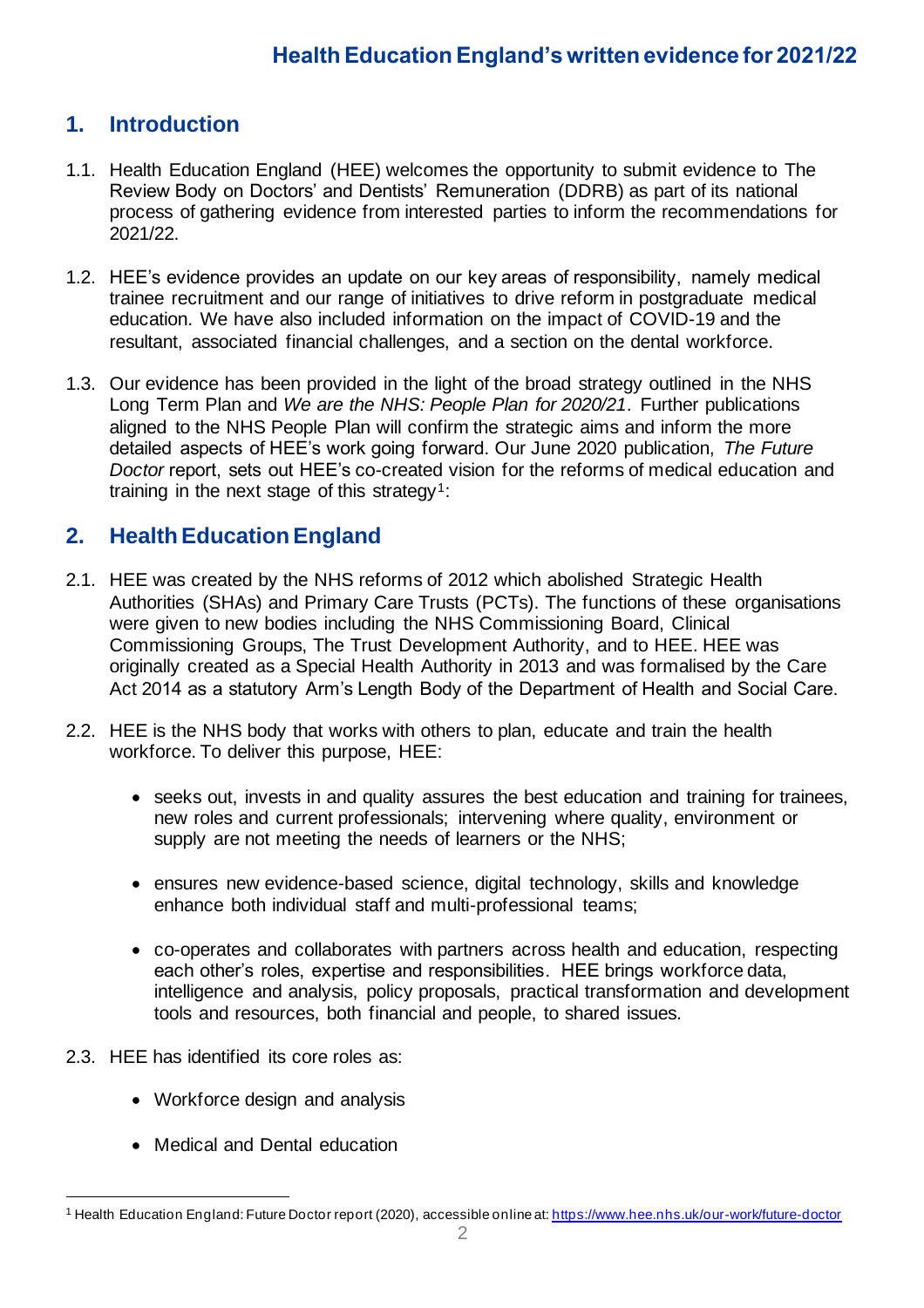- Clinical education and training
- Quality of education and training
- Workforce transformation and skills development
- Developing global partnerships
- 2.4. While HEE will continue to deliver its statutory responsibilities to secure sufficient and high quality education and training for the NHS workforce, HEE recognises the importance of working collaboratively with the Department of Health and Social Care (DHSC), NHS England / Improvement (NHSE/I), and other health system stakeholders to tackle the issues facing the NHS and its workforce as a whole. This view is shared by HEE's partners, who are committed to working together using the different levers each has available.
- 2.5. Similarly, there is mutual agreement that there must be better alignment of service, workforce, and financial planning at a national, regional, and local levels - in particular to support the delivery of the NHS Long Term Plan published in January 2019 and the People Plan for 2020/21 published in July 2020.
- 2.6. To reinforce the desire to work more collaboratively, HEE worked with NHSE/I to ensure HEE's mandate for 2020/21 aligned with national service plans, before it was finalised and published by the Department. HEE and NHSE/I have also agreed a reciprocal arrangement where one Board member from each organisation will sit as an Associate Non-Executive Director on the Board of the other.
- 2.7. Most importantly, and to ensure the NHS has the workforce it needs to deliver the service ambitions for patients set out in the Long Term Plan, HEE and NHSE/I worked together to lead the development of the NHS People Plan, with a continued focus on:
	- **make the NHS the best place to work,** improving staff experience and retention
	- **improve the leadership culture**, with an emphasis on compassionate, inclusive and collaborative leadership behaviours
	- **transform and grow the workforce** ('more staff, working differently') in support of Long Term Plan service priorities by:
		- o **releasing more time for care**, supported by systematic use of digital technology
		- o **supporting and enabling workforce redesign** through better use of clinical and non-clinical roles to support registered professions, extended and advanced roles, and helping established professions work in multidisciplinary teams across different settings including primary care
		- o **growing the future workforce** and **reforming education and training** to ensure the right number and mix of staff – with the right skills – able to join our workforce in the short, medium and longer term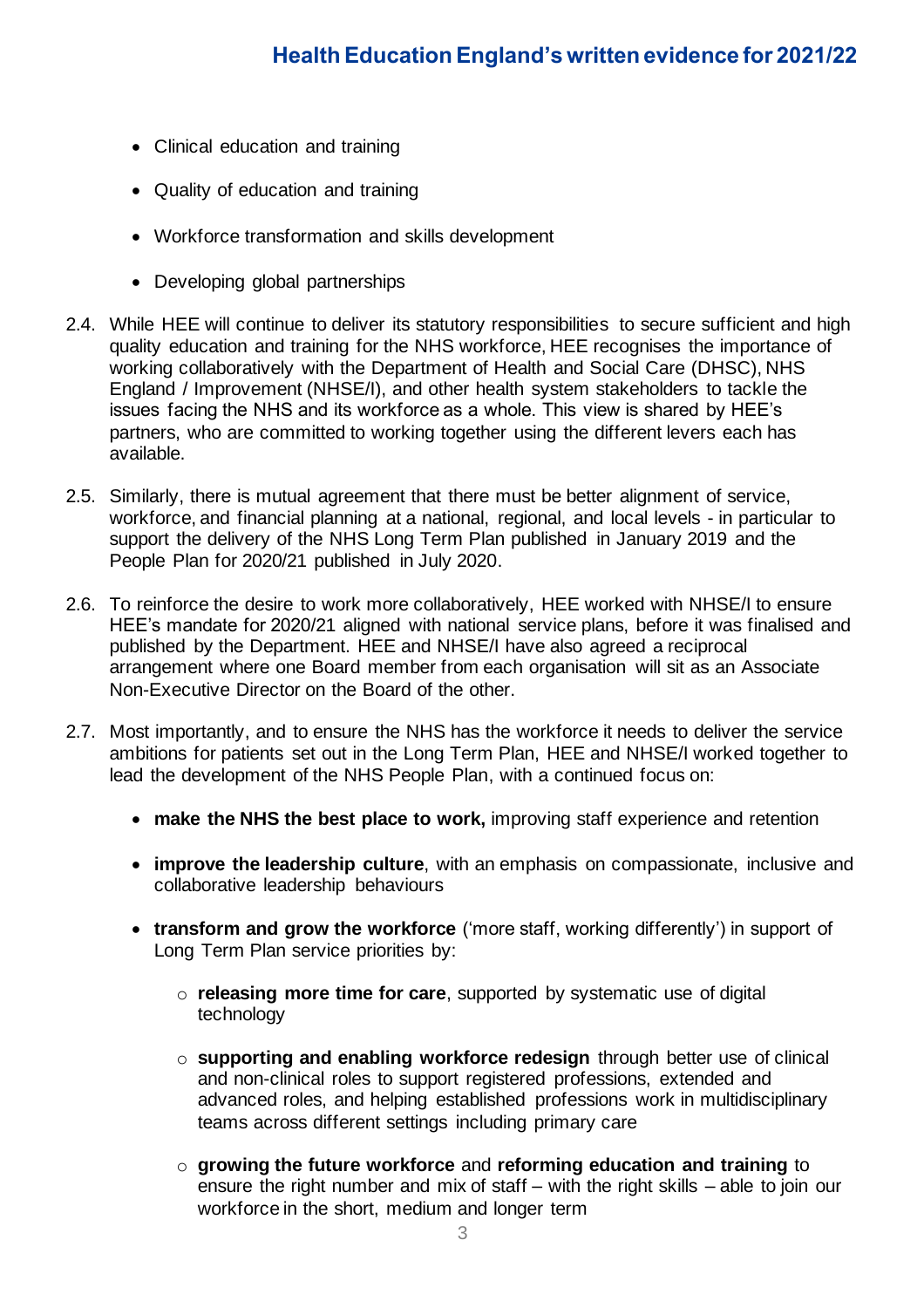o **implement a new operating model for workforce issues,** with a much stronger role for integrated care systems**.**

## **3. The Medical Workforce**

#### **Workforce Context**

3.1. HEE undertook a process of data collection by requesting information from each NHS Provider regarding current consultant staff in posts and funded establishment. HEE received a high response rate to enable data to be converted into a standard measure of staff in post. Estimated vacancy rate data from this collection are set out in the table below.

|                                | North<br>East &<br>Yorkshire | North<br>West | Midlands | East of<br>England | London | South<br>East | South<br>West | All   | Aggregate<br>shortfall<br>all<br>England |
|--------------------------------|------------------------------|---------------|----------|--------------------|--------|---------------|---------------|-------|------------------------------------------|
| Emergency                      |                              |               |          |                    |        |               |               |       |                                          |
| Medicine                       | 15%                          | 7%            | 23%      | 15%                | 16%    | 27%           |               | 16.0% | 366                                      |
| Psychiatry                     | 23%                          | 26%           | 15%      | 5%                 | 9%     | 9%            | 12%           | 15.0% | 806                                      |
| Acute take                     | 14%                          | 14%           | 18%      | 12%                | 11%    | 13%           | 9%            | 13.0% | 914                                      |
| Pathology                      | 14%                          | 14%           | 9%       | 9%                 | 8%     | 13%           | 10%           | 11.0% | 177                                      |
| <b>Clinical Radiology</b>      | 9%                           | 12%           | 11%      | 13%                | 12%    | 6%            | 5%            | 10.0% | 352                                      |
| Wider medical                  | 6%                           | 12%           | 9%       | 13%                | 5%     | 9%            | 5%            | 8.0%  | 539                                      |
| Oncology                       | 11%                          | 14%           | 8%       | 2%                 | 1%     | 11%           | 5%            | 7.0%  | 97                                       |
| Ophthalmology                  | 13%                          | 8%            | 7%       | 10%                | 5%     | 11%           | 1%            | 8.0%  | 116                                      |
| Infectious diseases            | 10%                          | 12%           | 16%      | 3%                 | 1%     |               | 11%           | 7.0%  | 43                                       |
| Surgery                        | 9%                           | 6%            | 6%       | 9%                 | 5%     | 7%            | 6%            | 7.0%  | 610                                      |
| Anaesthetics and<br><b>ICM</b> | 2%                           | 4%            | 5%       | 9%                 | 6%     | 5%            | 1%            | 5.0%  | 362                                      |
| Obstetrics &                   |                              |               |          |                    |        |               |               |       |                                          |
| gynaecology+CSRH               | 9%                           |               | 5%       | 6%                 | 7%     | 6%            | 1%            | 5.0%  | 140                                      |
| Paediatrics                    | 1%                           | 0%            | 6%       | 6%                 | 5%     | 2%            |               | 3.0%  | 103                                      |
|                                |                              |               |          |                    |        |               |               |       |                                          |
| Aggregate across               |                              |               |          |                    |        |               |               |       |                                          |
| specialties                    | 10%                          | 10%           | 10%      | 9%                 | 7%     | 9%            | 5%            | 9%    |                                          |
| Shortfall from                 |                              |               |          |                    |        |               |               |       |                                          |
| establishment                  | 812                          | 696           | 967      | 478                | 782    | 647           | 242           | 4,628 |                                          |

#### 3.2. The data confirm:

- Emergency Medicine and the Psychiatry specialties are in the shortest supply.
- The 'acute take' specialties are also in significant shortage the data mask notable variations between specialties in this grouping. Wider medicine also indicates considerable shortages, and again the aggregate masks variation.
- Histopathology, Clinical Radiology both central to diagnostics and the treatment of cancer - exhibit marked shortage as do the oncology specialties.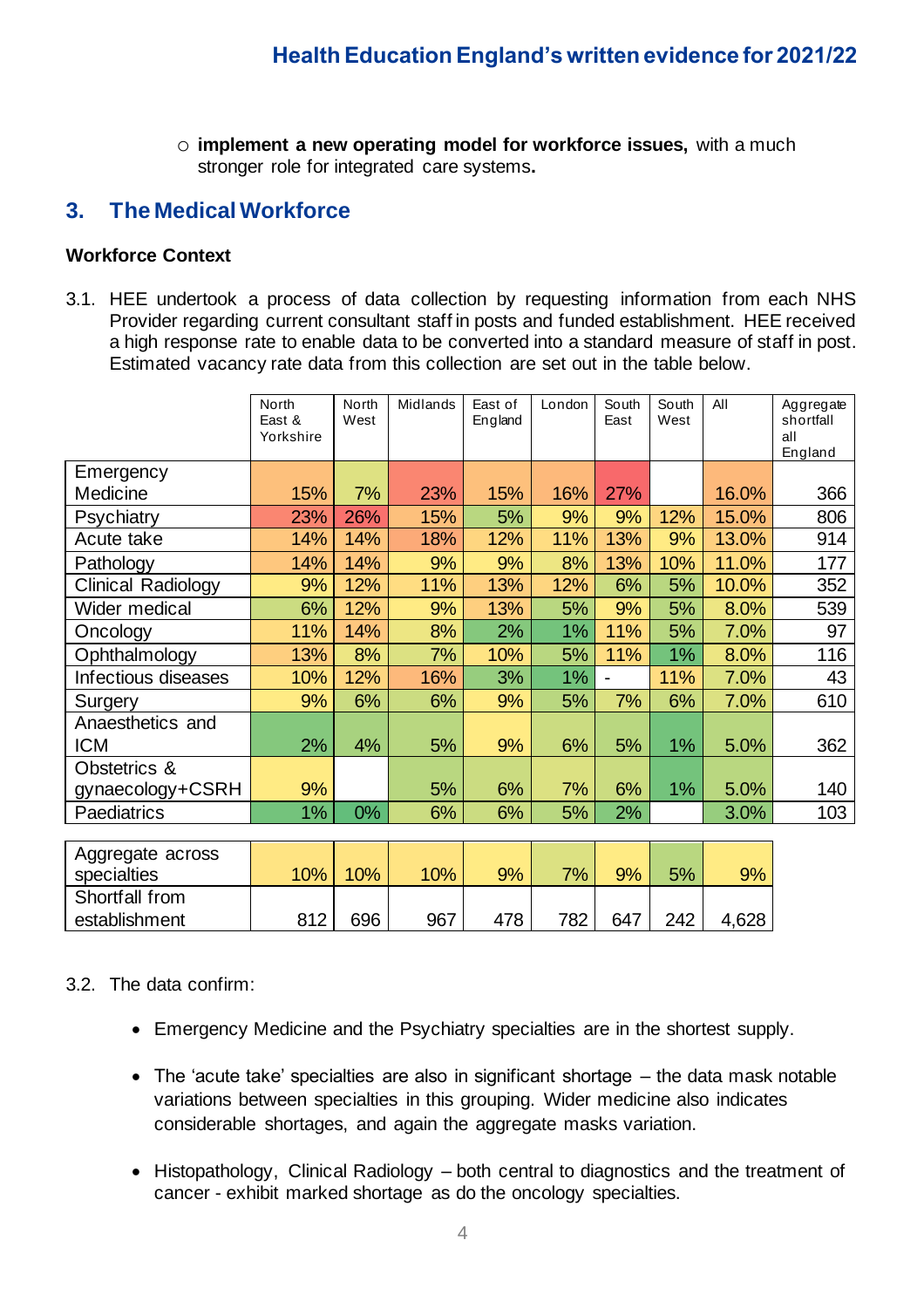- Specialties where there is less concern are surgery (which is ten specialties, again with variation between them), Anesthetics (although Intensive Care Medicine - a small but rapidly growing specialty - exhibits significant shortage), Obstetrics and Gynaecology, and Paediatrics.
- In general terms the north of England has the most significant consultant shortfall, followed by the Midlands and the East of England. Shortages in London are generally comparatively low. Nevertheless, London has significant problems in Emergency Medicine, the Acute Take, and Clinical Radiology.

#### **Recruitment into specialty at CT/ST1**

- 3.3. The data at Appendix A show that recruitment to CT1/ST1 in 2020/21 was successful with all programmes achieving at least a 95% fill rate, and the majority reaching 100%. Particularly noteworthy was the record number of 3,793 applicants that accepted General Practice training, in line with the Government's manifesto target.
- 3.4. Applications have closed for 2021/2022 recruitment which has seen a 34% increase in applications compared to 2020/2021. This includes an 84% increase in Core Psychiatry applications. The main driver for the increase are applications from international medical graduates.

### **4. The Medical Education Reform Programme**

- 4.1. HEE's Medical Education Reform Programme (MERP) covers a range of aligned initiatives to enhance the structure and delivery of postgraduate medical training. The programme was established in response to several drivers including:
	- Issues around recruitment and retention of doctors in training;
	- The expectations of doctors in training, both in terms of their careers in medicine and in where, when and how their training is delivered;
	- Societal, demographic and workforce changes, placing changing demands upon the medical workforce of the future and offering new challenges and opportunities.
- 4.2. The result of the programmes within MERP will be a radical change in how Medical Education is delivered. To ensure successful delivery, the programme is therefore designed to work in partnership with national stakeholders, including system and professional regulators, the British Medical Association (BMA), medical Royal Colleges, provider organisations and most importantly educators and doctors in training themselves. This approach aims to facilitate system wide ownership and delivery of change. The following section outlines some of the key strands and outcomes of the programme.
- 4.3. HEE's medical education reforms are now focused around a number of key and aligned initiatives to produce doctors that better meet the needs of patients and service, address health inequalities and improve the experience of doctors in training. These key initiatives are drawn from **The Future Doctor**, published in July 2020. This co-created vision sets out what is required of the doctors of the future. It sets a clear direction for the next phase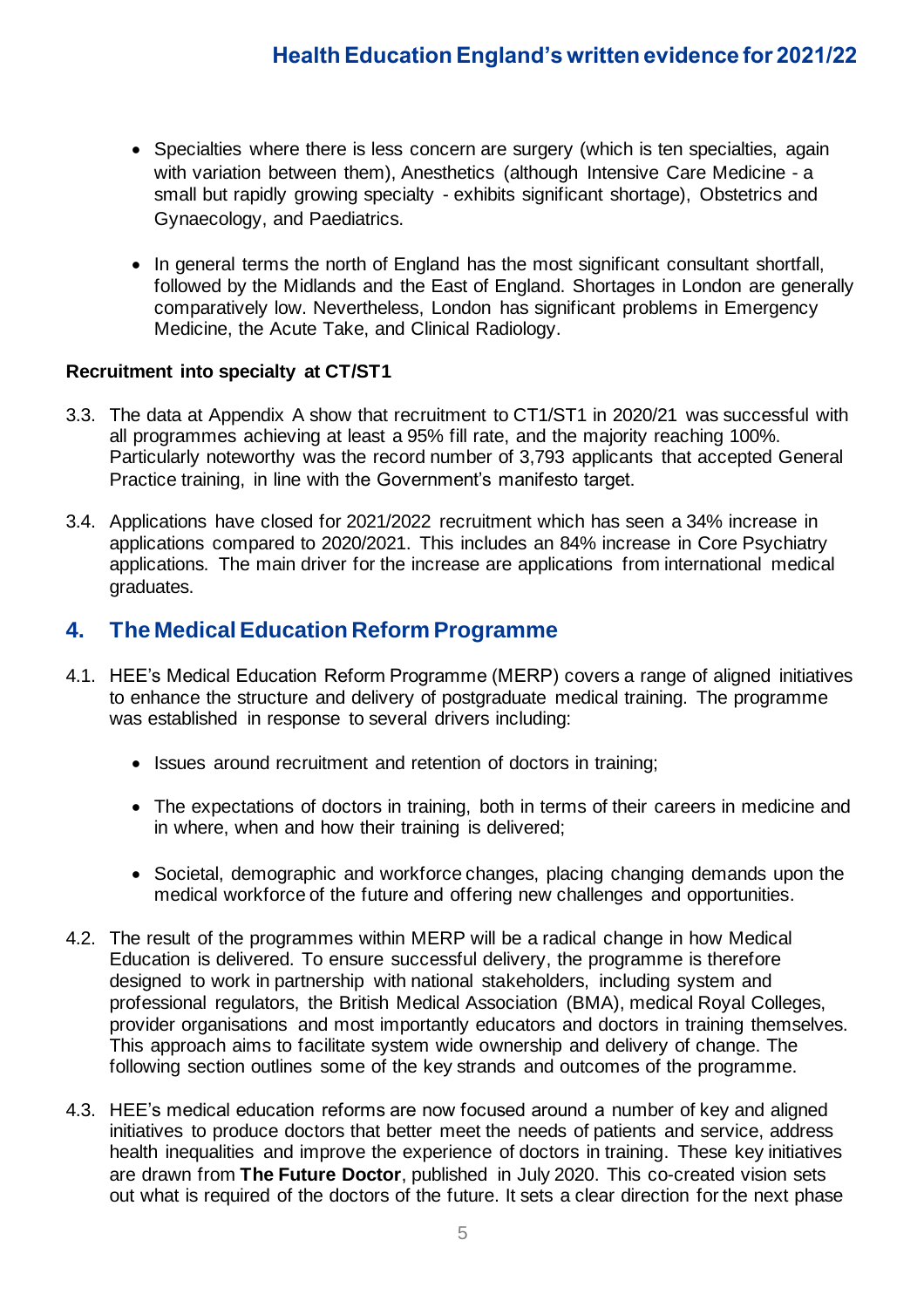of our reforms for medical education and training so our future doctors are equipped with the right skills to deliver care in an evolving environment. This is focused around six reform pillars set out below:

- 1. **Enhanced generalism –** ensuring the NHS and patients have the doctors they need to care for patients with multimobidities and disease clusters through enhanced generalist training.
- 2. **Equality, diversity and inclusion** widening participation / access, opening new undergraduate routes.
- 3. **Accelerating undergraduate supply –** getting doctors into the NHS workforce quicker through the introduction of a 6-month undergraduate 'assistantships' and bringing forward the current *Point of Registration.*
- 4. **Address health inequalities** by ensuring a more even distribution of NHS training posts across the country meaning we better support NHS service priorities across England – this will also tackle remote and rural healthcare challenges.
- 5. Improve the **wellbeing and experience of doctors** through flexible training opportunities, portfolio careers Enhancing Junior Doctors Working Lives.
- 6. **Boosting multi-professional team working alongside producing more generalist doctors (point 1 above) we will support service provision to be more efficient through** normalising generalism, skill mix and MDT innovations e.g. supporting new roles Anaesthetic Associates, Physician Associates and Advanced Clinical Practitioners.

#### **Specific initiatives relevant to DDRB**

4.4. Below we highlight specific HEE initiatives that should link to DDRB consideration of the appropriate reward structure to support their delivery.

#### Future workforce – developing generalist skills

- 4.5. HEEs recent Future Doctor report defines the generalist skills needed by all doctors to enable them to:
	- support 'whole person' care for complex patients with multiple chronic conditions;
	- manage the trade-offs and potential conflict of multiple medications or treatments in the care for complex or acutely ill patients;
	- understand the population health, health promotion and care needs of the communities they serve; and
	- apply their knowledge and learning to reduce health inequalities and address local health priorities.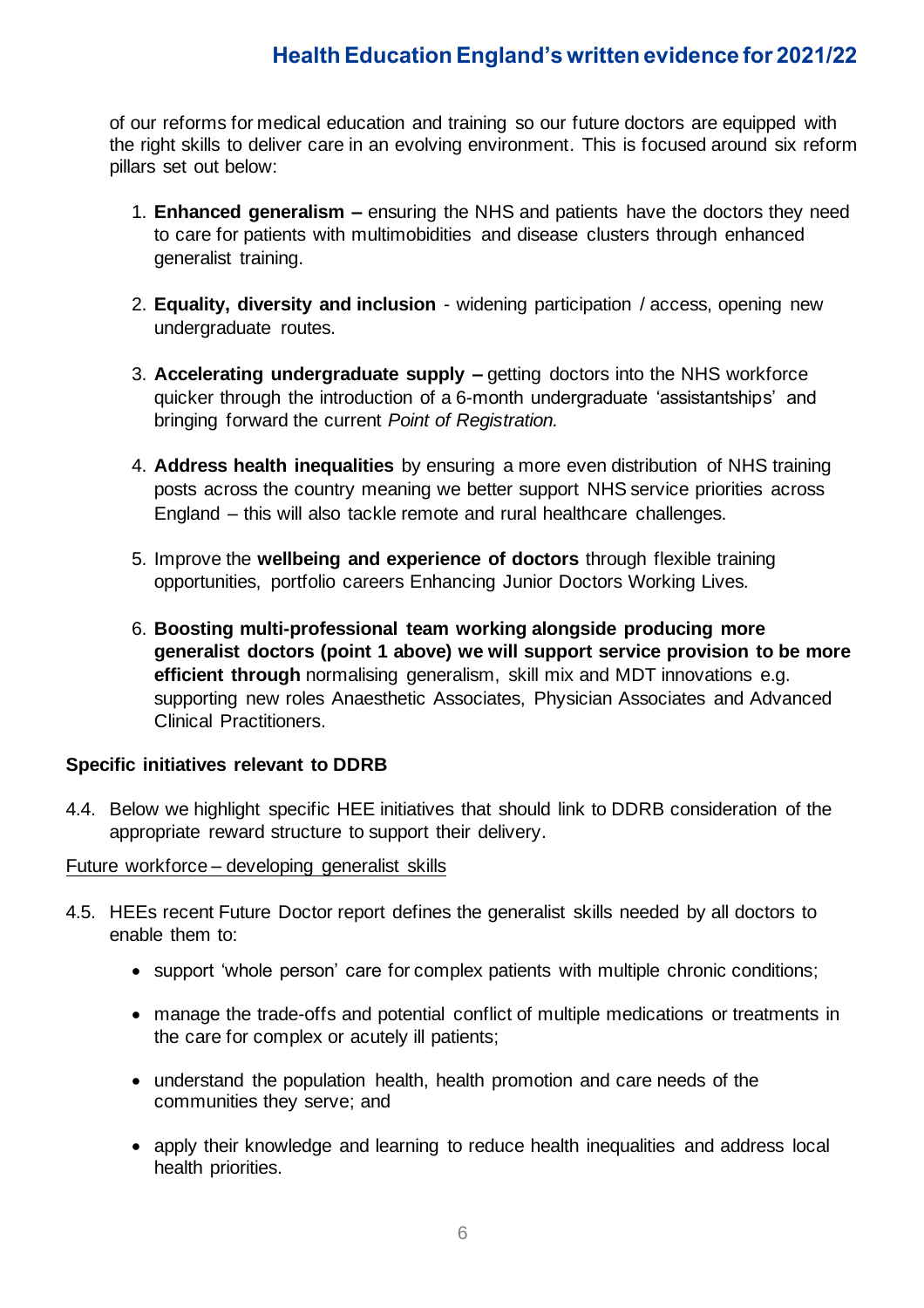- 4.6. By embedding augmented generalist skills early in training, we will develop doctors who can confidently deploy a broader range of generalist skills confidently and early in their careers.
- 4.7. This will be delivered by developing and delivering a wraparound professional educational offer to augment current specialty training using innovative educational methods. Generalist Schools will provide the local educational leadership for generalist training, working closely with local employers to organise and deliver training activities and work with local health and care systems to develop training and career pathways within local health and care systems that enable doctors to learn and apply these skills confidently.
- 4.8. HEE's trailblazer programme will drive this change where there are the best opportunities in the system. It will produce a cohort of trainee doctors with enhanced generalist skills, recognised by a generalist certification. It is planned to have a trailblazer in each of HEE's seven regions with a minimum of 140 trainees nationally, which means these doctors will start to have this enhanced generalist training from August 2021, learning and applying these skills over 3 – 5 years of enhanced training. Further expansion is planned for 2022 and 2023.

#### Addressing Health Inequalities – distribution of training places

- 4.9. The NHS Long Term Plan committed to meaningful action to tackle health inequalities. With this fundamental principle in mind, HEE has developed a robust model for guiding the distribution of training posts in three high-fill specialties to better align with patient need. This follows evidence from NHS Improvement showing a correlation between Summary Hospital Mortality Indices and doctors per head of population.
- 4.10. The programme also seeks to address long-term challenges with attracting, recruiting and retaining trainees in remote, rural and smaller health systems. There is an opportunity to highlight and promote the educational value of remote and rural clinical placements and to develop guidance for creating and supporting training posts in these locations. Postgraduate Deans have also been asked to look at distribution of doctors within their own footprints, with remote and rural systems in mind.
- 4.11. The proposed direction would address short-term service needs; improve training quality by providing trainees with greater exposure to conditions related to their specialty; and support long-term benefits for populations with current geographical and specialty shortages. This follows evidence that specialists are likely to settle and practice near to where they train. GMC data shows that 48.57% of specialists who gained their CCT between 2012-2019 are based within 10 miles of their specialty training postcode, and 80% within 50 miles.
- 4.12. HEE has recommended a range of methods to transition the distribution of training to the future recommended position, while maintaining continuity of care and patient quality and safety at the same time.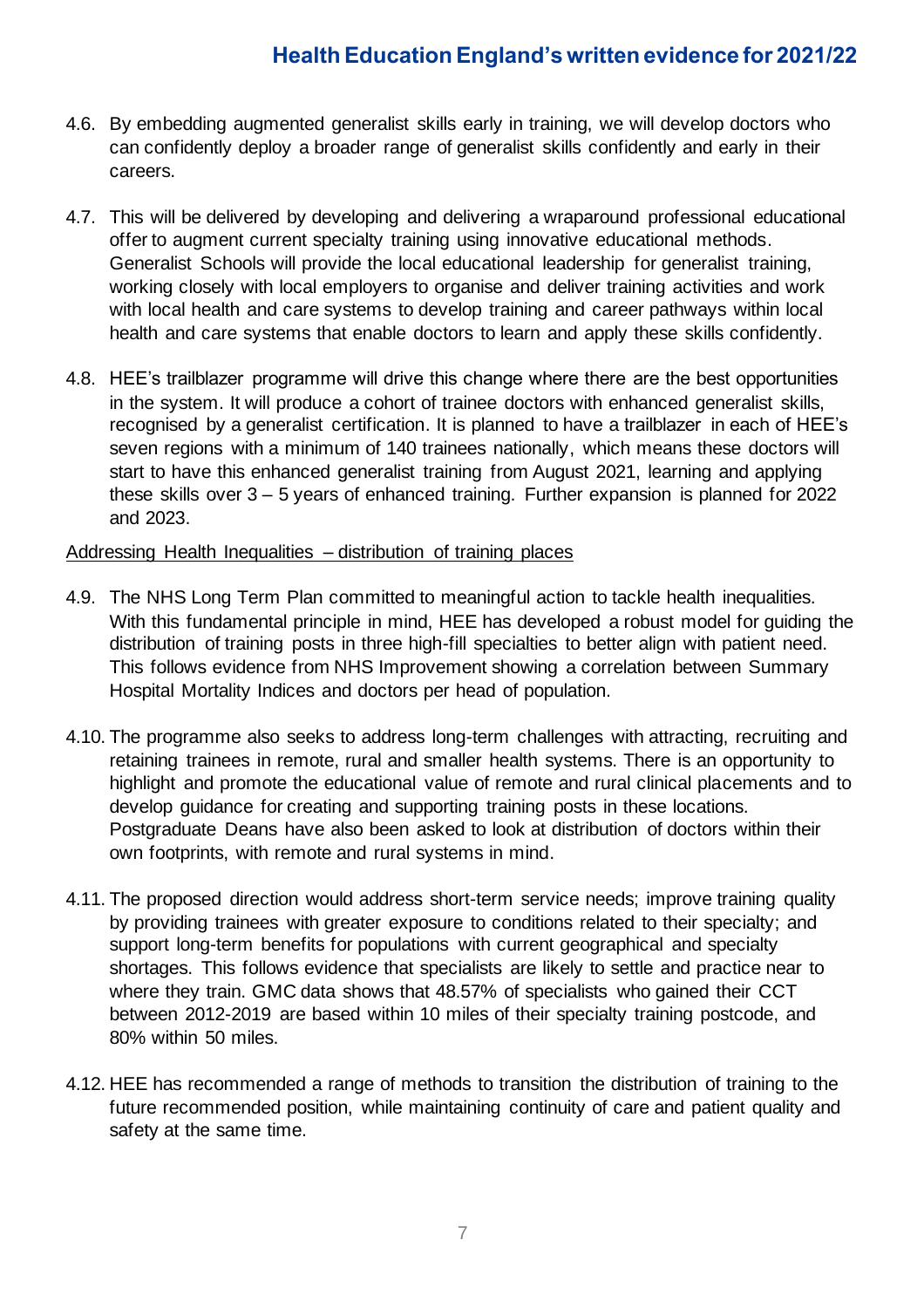#### Flexible Pay

- 4.13. We note the DDRB would welcome evidence or proposals that look at extending the range of pay premia to cover difficult to recruit to specialties and geographies. We suggest this debate should link to HEE's work around the geographical distribution of training places described above, given the potential scope for a complementary approach. HEE officials would welcome the opportunity to discuss this further with a view to aligning policy in this important area.
- 4.14. In terms of providing evidence, HEE's experience of introducing flexible pay premia is limited to the General Practice Targeted Enhanced Recruitment Scheme (TERS) and a small number of training posts in the North East of England region. The TERS is an initiative that offers a one-off payment of £20,000 to GP trainees committed to working in a select number of training places in England that have been hard to recruit to for the past three years. The scheme has been running since 2016. The sum is repayable if trainees leave the programme during the training period and is taxable.
- 4.15. The data appear to show this has been successful (see Appendix B), and HEE is therefore considering whether flexible pay premia should also be considered in psychiatry where there is a similar pressing need to increase recruitment to the training grades. However, HEE believes caution should be exercised in extrapolating the TERS results in considering the evidence for flexible pay premia more generally as GP (and psychiatry) trainee recruitment present specific issues and other factors may also have influenced the results.
- 4.16. It should also be noted that following its review of the UK Foundation Programme, HEE announced that from August 2019 it would launch a range of Foundation Priority Programmes to support specific areas of the UK that have historically found it difficult to attract and retain trainees through the foundation and specialty recruitment processes. The main aim is to maximise the opportunity for applicants who wish to be located in less popular areas and therefore improve supply for specialty training and beyond.
- 4.17. During 2019/20 and 2020/21 priority programmes will be introduced and evaluated, including the following local financial incentives:
	- Trent Foundation School are offering an enhanced salary package in the second year of the programme;
	- Northern Foundation School are offering eight five priority programmes with an offering of £7,500 per training year incentive. These programmes also include additional educational support for all F1 and F2 doctors through the F-Docs online education package;
	- Wessex Foundation School are offering three programmes, which are located on the Isle of Wight in the second year. Trainees will be given £8,750 in their F2 year to spend on whatever they like.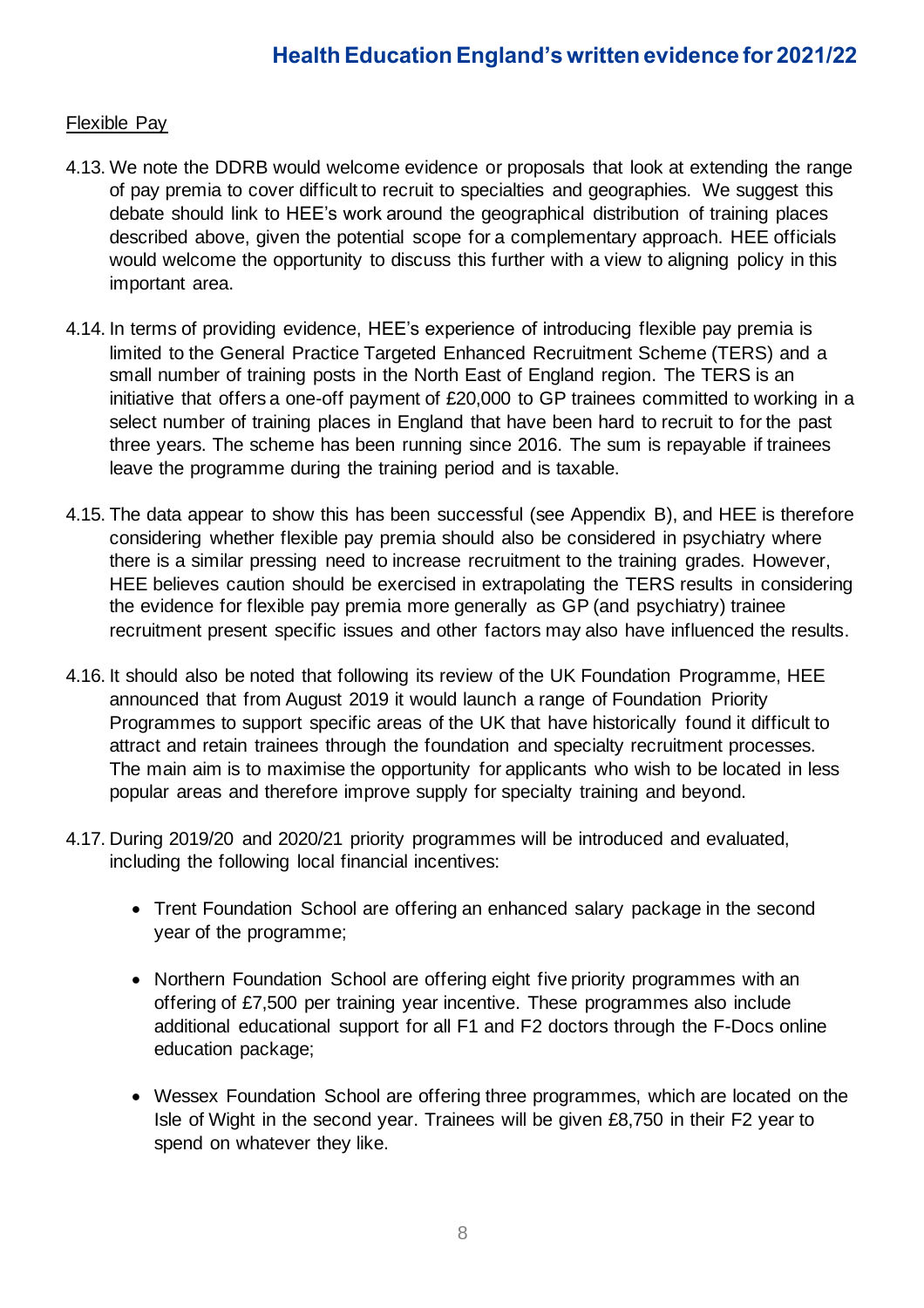#### SAS Doctors

- 4.18 HEE acknowledges many doctors choose a career as a SAS doctor, but that some SAS doctors report concerns with a lack of support in the workplace. Given this career choice and their significant contribution to patient care and service delivery, HEE is committed to addressing such concerns by increasing opportunities for, and enhancing the development, of SAS doctors. To support this, HEE administered a fund of £4.5m in 2019/20 and £5m in 2020/21 for the development of SAS doctors.
- 4.19 However, it is equally important that SAS doctor roles are not necessarily seen as a separate career pathway. Doctors increasingly stress they require greater flexibility in the career structure, so that a typical career pathway could involve moving in and out of training and spending valuable time in SAS grade roles. HEE is committed to enabling this greater flexibility by promoting opportunities to pursue individualised career pathways and "step off and step on" training. This will also benefit the service, helping increase retention and providing the middle grade workforce to deliver front line care. HEE has also engaged with colleagues from DHSC and NHS Employers on the development of the 'Senior SAS doctor' role.

### **5. Impact of COVID-19**

#### **Impact of COVID-19 on undergraduate medical education**

- 5.1 COVID-19 inevitably had an impact on undergraduate medical students, due to loss of teaching time and placements. HEE worked with the Medical Schools Council (MSC) to assess this impact and found that medical schools (at the time of writing) had no plans to extend the academic year.
- 5.2 In order to enable students to "catch-up", some lost placement activity was made good by online learning or considered not essential to re-provide, for example due to spiral curriculum, and alternative methods of delivery were employed (e.g., more use of online teaching and simulation software, remote consultations, changes to clinical assessment, repurposing elective periods). However, the challenges remain, and medical schools and students continue to be monitored to assess whether further mitigating action will be required.
- 5.3 A second issue was the impact of COVID-19 on the 2020 A-level results that resulted in more applicants achieving the requirements of their conditional offers of a place at medical school and, consequently, a significant over-subscription. The Government committed to ensuring all successful applicants should be provided a place, so HEE supported the MSC in the creation of additional capacity, helping to broker arrangements with individual medical schools and securing funding for the additional places from Government.
- 5.4 HEE is continuing to work with the DHSC to secure funding for additional places in 2021 for those deferring from 2020 (so as not to disadvantage the cohort of 2021 applicants).

#### **Impact of COVID-19 on postgraduate medical education**

5.5 COVID-19 has generated significant disruption to postgraduate medical education, particularly due to the cancellation of high stakes examinations required to complete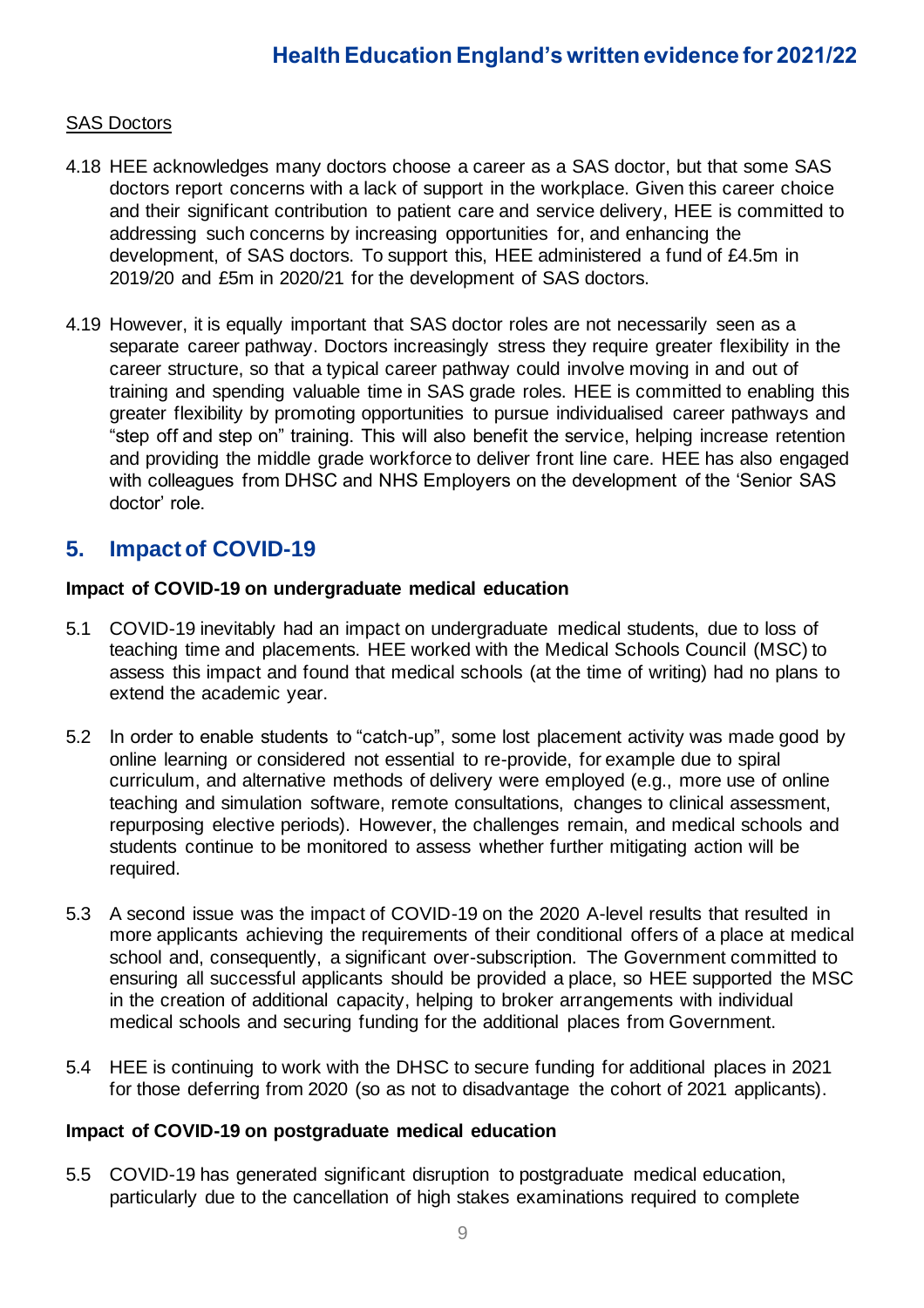training, meet the regulatory education requirements, and enter the professional or specialist register.

- 5.6 This has the potential to disrupt the consultant and mid-grade doctor supply pipeline, as the "product" of training cannot be achieved, and posts reserved for newly recruited trainees continue to be occupied, causing congestion to the training pipeline at significant cost to HEE.
- 5.7 To mitigate this issue, alternative approaches to assessment and progression had to satisfy the professional regulators' requirements, as did any steps to bring pre-registration learners into the workforce ahead of the scheduled start date.
- 5.8 HEE has taken proactive measures with system partners to develop and agree contingencies for recruitment, assessment and progression to mitigate the overall disruption to workforce supply and minimise the potential financial impact posed by training extensions.

#### **Foundation Interim Year 1**

- 5.9 The Foundation Interim Year 1 (FiY1) initiative was launched to help boost the workforce in response to the COVID-19 pandemic. Working with the General Medical Council (GMC) and Medical Schools Council (MSC) HEE and the UK Statutory Education Bodies (SEBs) reached an agreement to allow final year medical students to graduate early and attain provisional registration. These new medical graduates could volunteer to work as Foundation doctors ahead of the usual UK Foundation Programme start date in August.
- 5.10 The initiative was a success with 5,607 graduates volunteering across the UK and around 3,800 being deployed to Trusts in England. Feedback to date has indicated they provided helpful additional resource and gained valuable experience.

#### **Recruitment**

- 5.11 The emergence of the pandemic necessitated the cancelation of face-to face recruitment in mid-March 2020. This decision was taken due to significant pressures on clinical time, which prevented clinicians from being released for recruitment panels, and social distancing measures introduced by the Government.
- 5.12 The SEBs determined that recruitment should not be delayed, as this would severely disrupt the continuity of medical and dental trainee progression at a time of acute NHS workforce need.
- 5.13 A consistent recruitment process based on online testing and self-assessment application forms was negotiated across the majority of specialties. The British Medical Association, Medical Royal Colleges and trainee representatives were involved in this process.
- 5.14 For the second round of recruitment for February 2021 start dates, HEE conducted online interviews. This was achievable, as this was a small scale recruitment exercise limited to a select number of specialties with a low fill-rate after the August recruitment round or with a high number of vacancies arising mid-year.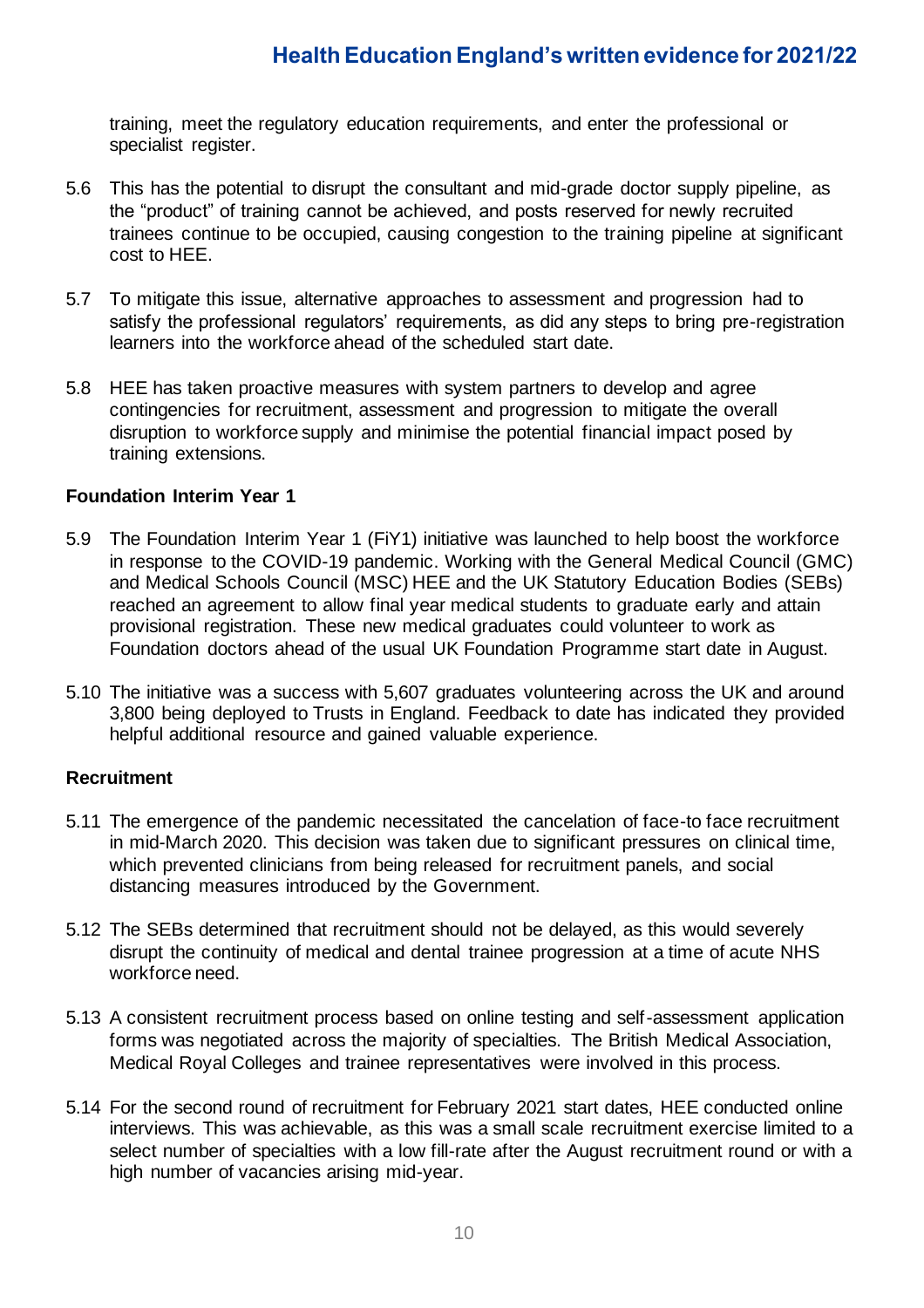- 5.15 2021 recruitment is now underway, with the application window closing on Thursday 17<sup>th</sup> December. The following general principles for recruitment have been agreed via the Medical & Dental Recruitment and Selection (MDRS) governance:
	- Recruitment plans should be developed with the anticipation of further COVID disruption and therefore should be future proofed, meaning that they are deliverable regardless of social distancing or restrictions in place and will not need to be changed after applicants have applied
	- Applicants should be aware of the selection process that they will undertake before they submit an application
	- There will be no in person face to face interviews throughout the 2021 recruitment process
	- Where self-assessment is used, evidence should be verified, unless an exception has been agreed by the MDRS Board
	- Any interview processes should be undertaken digitally as a single panel and not as a multiple mini-interview format
	- The interview panel should consist a minimum of two panel members, one of whom must be a consultant. This can be reduced to a single consultant if clinical pressures necessitate it
	- Consideration should be given to recording interviews with only one interview panel member
	- Lay representatives should be available to undertake quality assurance checks on a proportion of the interviews taking place
	- Where applicant numbers exceed interview capacity, shortlisting processes can be adopted.

#### 5.16 To futureproof the recruitment process, each specialty has provided two recruitment plans:

- **Plan A** Preferred delivery model of recruitment based on the above agreed principles and the known delivery constraints.
- **Plan B** How recruitment would be delivered if there was a significant  $2^{nd}$  peak of the pandemic which effects clinician or trainee availability or the availability of administrative support. Plan B should be deliverable without the need for clinicians.

#### **Annual Review of Competency Progression (ARCP) and assessments**

- 5.17 HEE has worked with the regulators, professional bodies and Medical Royal Colleges to agree acceptable compensatory evidence for trainees to progress through critical progression points, where COVID-19 has presented a barrier to training.
- 5.18 We have also identified flexible and technology-supported contingencies for high-stakes assessment; allowing examinations to be replaced with suitable alternatives or to be rescheduled as remote assessments at the earliest possible opportunity.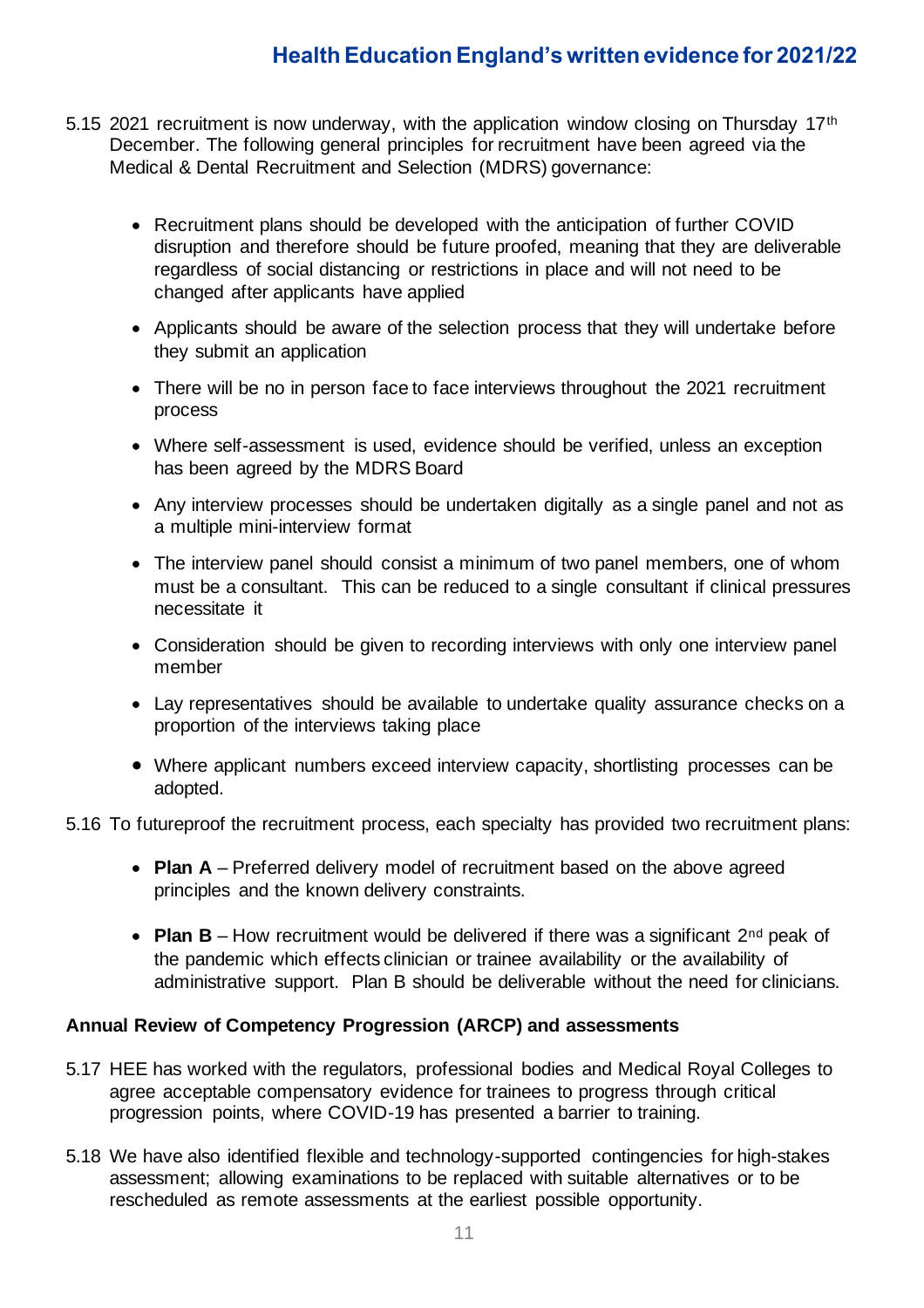- 5.19 Following discussions between the four SEBs and the GMC, in April the Regulator authorised a temporary derogation from the Gold Guide, to introduce a new ARCP Outcome 10 during the COVID-19 emergency. This provides an alternative to Outcome 3, which could be perceived as unfairly penalising trainees. An Outcome 10 indicates that a trainee has been unable to demonstrate all the necessary curriculum requirements due to the pandemic. This "no fault" outcome recognises the exceptional circumstances presented by the emergence of a novel coronavirus.
- 5.20 The regulator also permitted temporary modifications to ARCP decisions and derogations to curricular requirements based on the principle of a delay in achievement of required standards. Working with the Medical Royal Colleges, HEE and the SEBs were able to secure agreement on the minimum data required to evidence progression at ARCP.
- 5.21 These mitigating actions have significantly lowered the forecast disruption and extensions requirements.

#### **Evidencing Experience in COVID-19 settings**

- 5.22 Following discussions and endorsement from the four SEBs, HEE has issued guidance to trainees and faculty on recording and recognising trainee experience and competencies gained during the COVID-19 emergency. The guidance offers a light touch approach, recommending that experience is mapped to the GMC General Professional Capabilities, particularly the following domains:
	- Domain 1: Professional values and behaviours
	- Domain 2: Professional skills
	- Domain 3: Professional knowledge
	- Domain 5: Capabilities in leadership and team working

#### **Rotations**

- 5.23 When the pandemic first emerged, HEE and the SEBs took the decision to pause April rotations, to support the service with its COVID-19 response.
- 5.24 For August rotations, and into the resurge phase of the pandemic, scheduled rotations have continued as planned wherever possible, particularly for foundation and core trainees. HEE has permitted regional flexibilities to rotation dates for higher trainees, with a view to balancing regional training and service needs. This flexibility facilitates provision of high quality training posts for trainees to rotate into and support resilience within the system.
- 5.25 Local and regional demand scenarios will allow the system to respond with appropriate interventions at transparent trigger points as the pandemic develops at different speeds in different places.
- 5.26 HEE is making the most of local knowledge and expertise and minimizing disruption to planned placements wherever possible. HEE offices are working with relevant colleagues locally to determine the pace and timing of rotational changes for existing trainees, facilitating discussions around geographical location, workload management and around induction.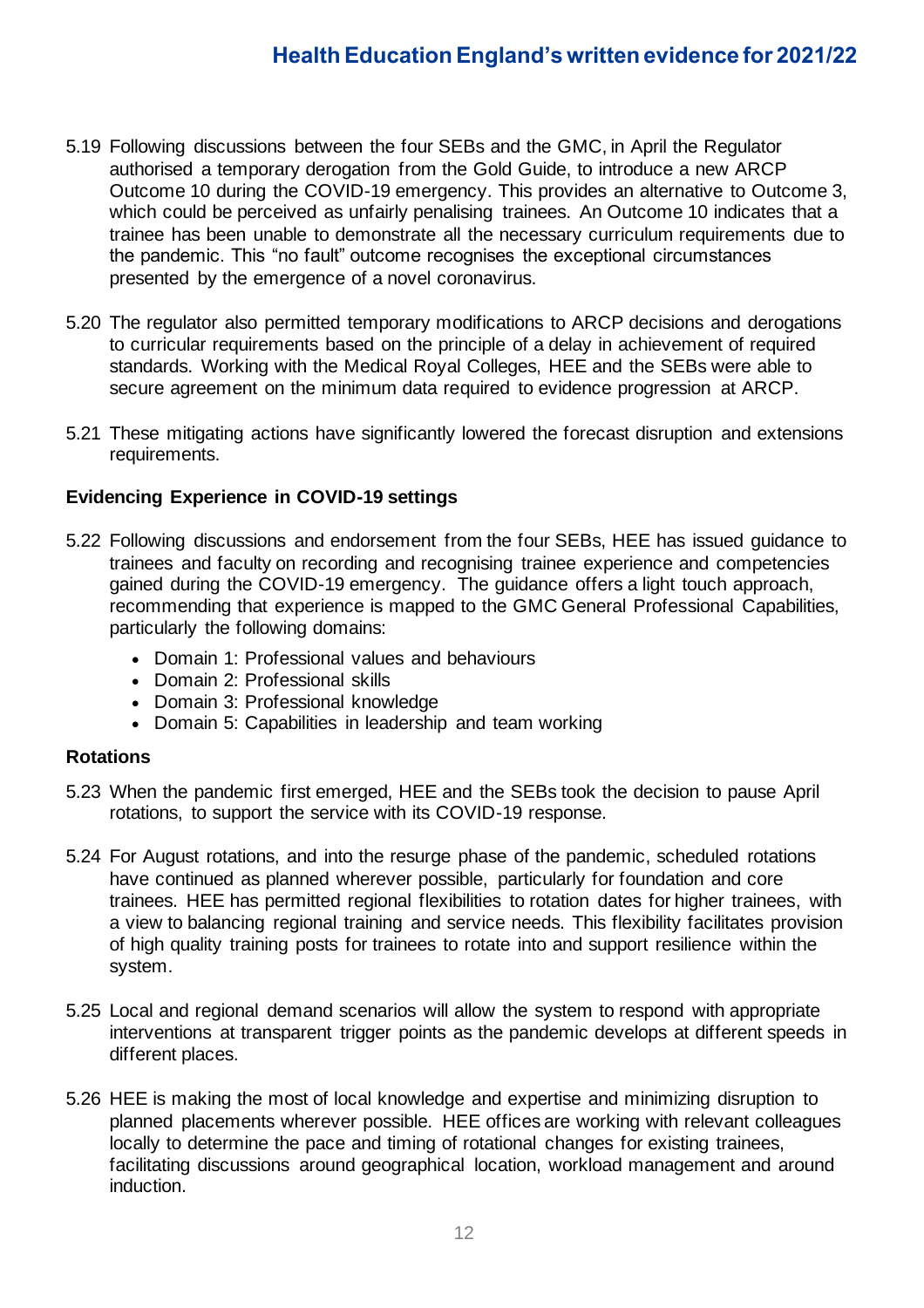#### **Extensions**

- 5.27 Postgraduate medical and Primary Care deans are engaging with employers across their regions to identify suitable posts for training extensions. These will include use of Period of Grace and Acting Up as a Consultant (AUC) where local opportunities allow; creation of Trust-funded posts; and upscaling HEE's Out of Programme Pause (OOPP) offer to create pre-CCT fellowships.
- 5.28 OOPP provides up to a 12-month break from training and the opportunity to gain competencies which may have been missed during the pandemic.
- 5.29 The postgraduate medical deans will use their discretion to liaise with local employers to defer specialty trainee start dates, where possible, or agree to double run for up to six months if necessary.

#### **Ongoing monitoring**

- 5.30 During autumn/winter 2020-21, with the re-emergence of COVID-19, HEE is capturing consistent and accurate data on the pandemic's impact on postgraduate medical education (PGME) at a local office, regional and national level. Data collection broadly falls into three categories:
	- i. changes to trainee's planned placements that materially affect their access to learning and curriculum opportunities, captured in real time by HEE local offices;
	- ii. perceived risks to experiential learning and progression, as identified by trainees, training programme directors (TPDs) and Heads of Schools (HoS); and
	- iii. actual impacts on trainee progression, including extensions, as identified by the ARCP process.
- 5.31 Taken together, these datasets allow postgraduate deans to monitor and identify developing risks to trainee progression prior to ARCP dates, and to develop an understanding of challenges to specialty training progression. This will inform plans to assist recovery of lost training at a system and individual level.

#### **Funding implications**

5.32 HEE has baseline funding for a finite number of doctors in training and contributes approximately 42%-43% of their basic salary whilst in Secondary Care and 100% salary in Primary Care. There are already pressures emerging from a greater number of doctors that are able to complete training or progress to the next level (foundation > core > higher) because COVID-19 has interrupted their training and they have not attained the required competencies. This is resulting in extensions to training that either need additional funding or it will reduce the number of training posts available for recruitment. It is important to remember that these are qualified doctors who are making a valuable contribution to dealing with COVID-19 at the expense of their training requirements. The future pipeline of trainee doctors into consultant posts will be affected in the longer term, even with the mitigations that HEE is working with the Royal Colleges and others to introduce to minimise the impact.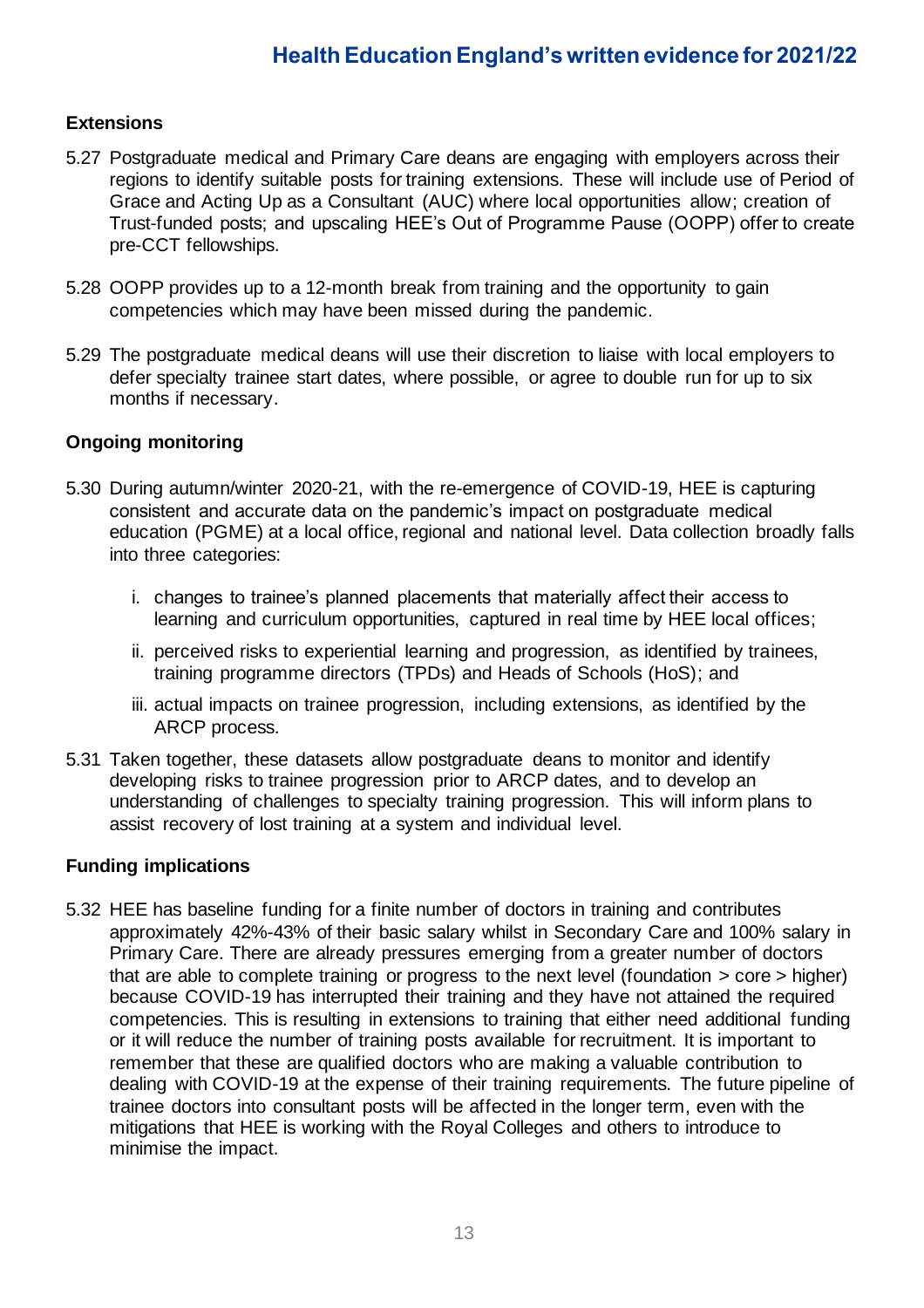# **6. The Dental Workforce**

#### **Context – oral and dental health in England**

- 6.1. The nation's oral health has improved significantly in recent decades, despite there being sections of the population – such as those living in deprived areas – who still have significant levels of tooth decay and gum disease. These factors have led to changes in the demand for dental treatment and public health approaches to prevention.
- 6.2. The most recent survey of adult oral health in England, undertaken in 20092, showed that only 6% of adults had no natural teeth at that time, compared with 28% in 1978. Other measures also show a marked improvement in adult oral health over that period, with younger people generally having less tooth decay than older people. However, in recent years, the number of adults seen by an NHS dentist in England has fallen. The latest data on patients seen by an NHS dentist reveals that 22 million adults (50.7%) saw an NHS dentist in the 24 months to 30 June 2018. This figure was 98,445 fewer than the 24-month period to June 2017. This has, in part, been attributed to labour shortages in NHS dentistry.<sup>3</sup>
- 6.3. Public Health England recently reported<sup>4</sup> that the improvement in the population's oral health in recent decades masks significant inequalities between population groups and geographies. A more recent survey of adult oral health would be valuable, but there appears to be no evidence that the trends observed over recent decades have not continued; therefore, extrapolating from the 2009 results can provide a realistic picture for today. Regional variations are likely to become more acute without any changes in the care systems, given that population increases are forecast in metropolitan areas which already contain areas of high deprivation and that the elderly population in rural areas is expected to grow at a greater rate.
- 6.4. Access to all types of dental care has been significantly and disproportionately affected by the Covid-19 pandemic due to the issues relating to the use of Aerosol Generating Procedures (AGPs) in dental treatment and the virtual closure of dental practices between mid-March and early July 2020. This has consequences for both service delivery and the provision of dental clinical education and training.

#### **Dentistry workforce**

6.5. Dentistry workforce data is limited and there has not been a recent workforce survey to present a comprehensive picture of the composition, spread and hours committed to NHS services by dentists. Disparate workforce data is available and HEE examined some of this as part of an evidence review of dental education and training.<sup>5</sup> There are major variations in the average number of dentists per head of population<sup>6</sup> across England (see **Figure 1**). For example, in 2018, the average population size per NHS dentist in North

<sup>2</sup> [https://digital.nhs.uk/data-and-information/publications/statistical/adult-dental-health-survey/adult-dental-health-survey-2009](https://digital.nhs.uk/data-and-information/publications/statistical/adult-dental-health-survey/adult-dental-health-survey-2009-first-release) [first-release](https://digital.nhs.uk/data-and-information/publications/statistical/adult-dental-health-survey/adult-dental-health-survey-2009-first-release)

<sup>3</sup> NHS Dentistry Services, House of Lords Briefing, 2019. Available here: [https://lordslibrary.parliament.uk/research](https://lordslibrary.parliament.uk/research-briefings/lln-2019-0096/)[briefings/lln-2019-0096/](https://lordslibrary.parliament.uk/research-briefings/lln-2019-0096/)

<sup>&</sup>lt;sup>4</sup> A Summary of Oral Health Data for England, Public Health England, September 2019.

<sup>5</sup> HEE (2020). Advancing Dental Care: Interim Evidence Report.

<sup>6</sup> This data takes account of appointments across all specialities across the whole population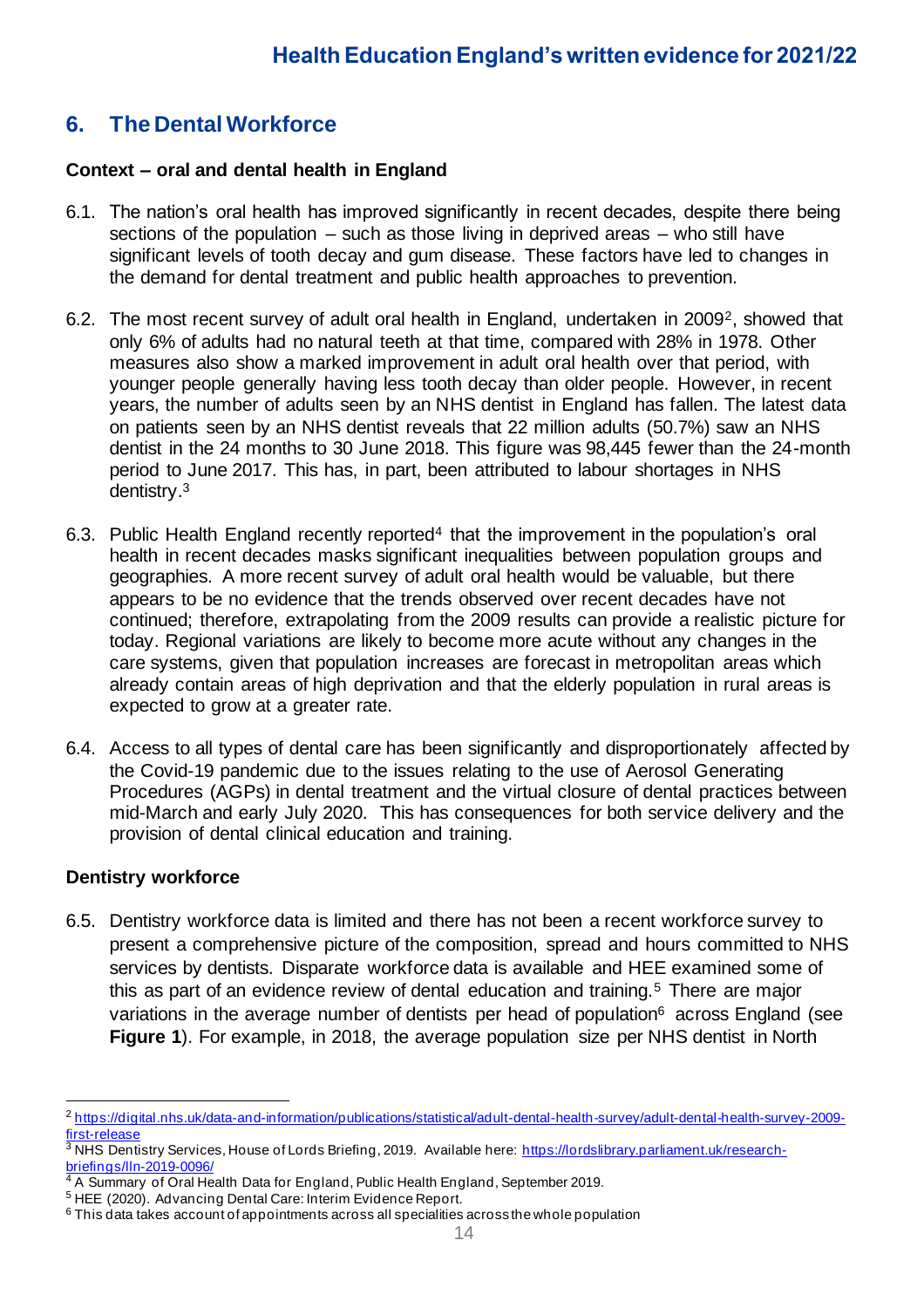West London was 797 at one end of the scale, while at the other it was 3,853 in Shropshire, Telford, and Wrekin, with a weighted average for England of 1,701.



**Figure 1: Dentists per 1,000 population (2018)<sup>7</sup>**

- 6.6. There are major variations in the average number of dentists per head of population<sup>8</sup> across England (see Fig.1). In 2018, the average population size per NHS dentist in North West London was 797 at one end of the scale, while at the other it was 3,853 in Shropshire, Telford, and Wrekin, with a weighted average for England of 1,701.
- 6.7. The majority of dentists work in primary care delivering NHS services through General Dental Services (GDS) and Personal Dental Services (PDS) contracts and through the private sector. The two types of NHS contracts govern how dental treatment will be delivered to NHS patients by a dental practice. A smaller number of dentists deliver NHS services in secondary care and community services.
- 6.8. There were 41,705 UK dentists registered with the dental workforce regulator, the General Dental Council (GDC), in 2017. The total number of dentists in England, including NHS primary and secondary care, including SAS<sup>9</sup> dentists, plus 'private-only' dentists, was 32,501 in March 2019. Although some might not be practising, working instead in research or overseas, for example, this equates to 5.8 dentists per 10,000 population.<sup>10</sup> Within England, the number of NHS primary care dentists varies from 12.6 dentists per 10,000 in

<sup>7</sup> Based on ONS population statistics and on GDC registrant data (2019)

<sup>&</sup>lt;sup>8</sup> This data takes account of appointments across all specialities across the whole population

<sup>&</sup>lt;sup>9</sup> Along with consultants and auxiliary staff, SAS dentists are a consistent presence in a department. They can establish continuity and stability in teams where the junior workforce frequently moves between posts. SAS dentists experience varies from recent completion of dental core training up to and including senior clinicians involved in senior management and traini ng. As a result, they are uniquely positioned to play an important role in teaching, management and quality improvement. <sup>10</sup> National Audit Office (2020). Dentistry in England.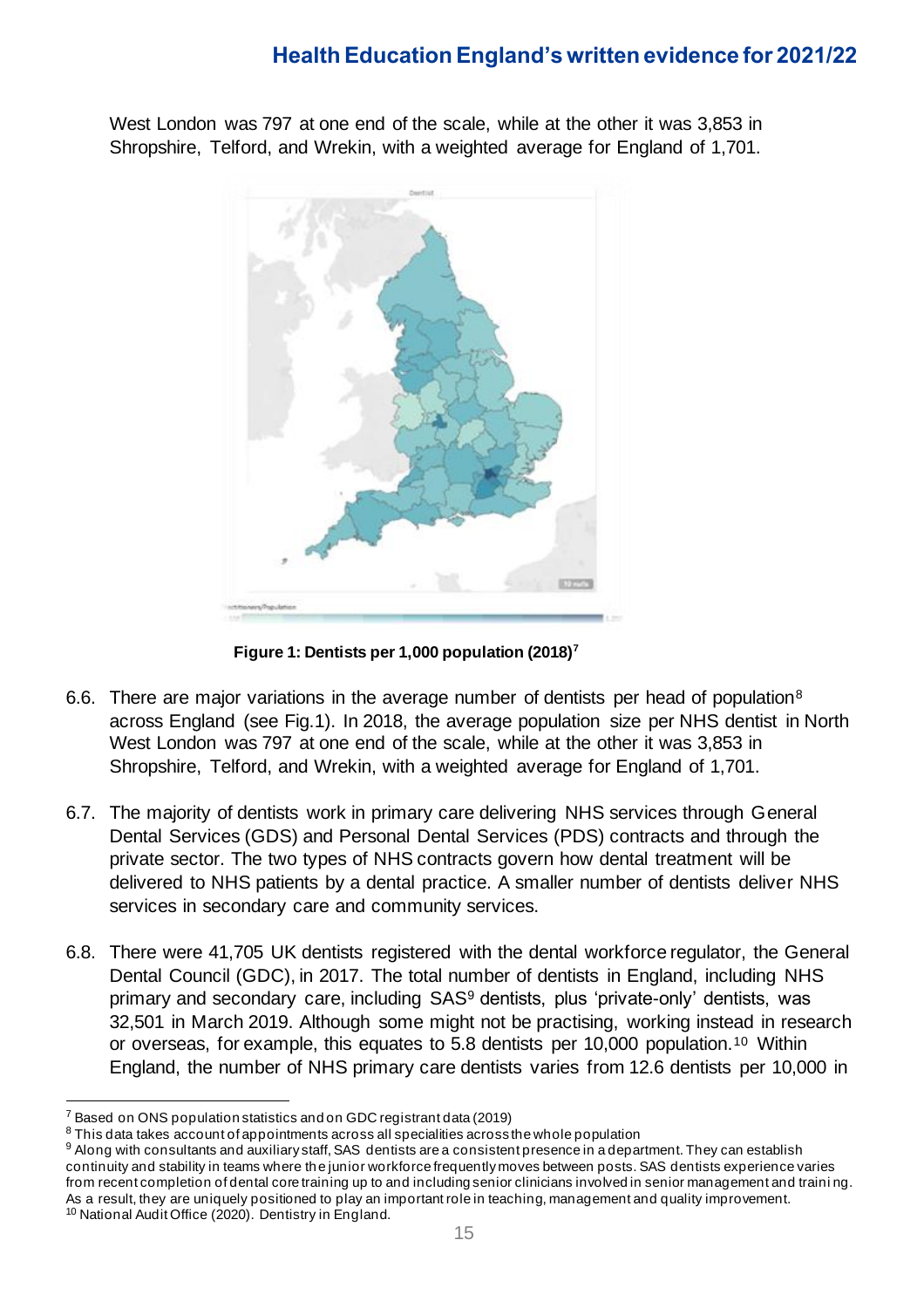Bradford City to 3.4 per 10,000 in West Norfolk and North Lincolnshire.<sup>11</sup> However, these data do not include information on whether or not the dentist is working full or part-time and recent trends indicate a greater move to part-time working.

6.9. In contrast to medicine, there is limited dental workforce data available to draw upon. Data is available from Electronic Staff Record (ESR) that highlights some of the NHS dentistry workforce in secondary care. For example, **Table 1** presents the number of specialist dentist consultants working in the NHS, mostly working in secondary care, with some holding posts community settings. However, HEE have found regionally that the ESR data does not correlate with the numbers of dental consultants known in dental hospitals. Consultants may not be identified as dentists and instead may put in the clinical division dentistry aligns to e.g surgery.

| <b>Region</b>            | 2017                | 2018         | 2019         |
|--------------------------|---------------------|--------------|--------------|
|                          | <b>N</b> (per 100k) | N (per 100k) | N (per 100k) |
| North East and Yorkshire | 25.2(3.0)           | 28.7(3.4)    | 29.3(3.4)    |
| North West               | 31.3(4.5)           | 30.4(4.3)    | 28.8(4.1)    |
| <b>Midlands</b>          | 7.6(0.7)            | 9.6(0.9)     | 13.6(1.3)    |
| East of England          | 2.1(0.3)            | 2.9(0.4)     | 1.7(0.3)     |
| London                   | 29.9(3.4)           | 36.7(4.1)    | 50.2(5.6)    |
| South East               | 6.2(0.7)            | 8.1(0.9)     | 5.3(0.6)     |
| South West               | 5.3(1.0)            | 4.4(0.8)     | 5.2(0.9)     |
| <b>TOTAL</b>             | 107.5 (1.9)         | 120.6 (2.2)  | 134.1(2.4)   |

 **Table 1: Consultant dentists: total number and number per 100,000 population**  *Notes. Source: ESR; figures have been rounded.*

- 6.10. Primary care workforce data, linked to NHS commissioning, has begun to be collected by NHSE/I and HEE is awaiting sight of this data across England.
- 6.11. Whilst HEE is not responsible for the recruitment of SAS dentists, the following ESR data in **Table 2**, from 2017-2019 illustrates the number of SAS dentists across England. This data may, however, be inaccurate as SAS dentists working in hospital trusts may not clearly identified as SAS 'dentists' on ESR but rather identified broadly as 'SAS'. SAS dentists may go on to undertake further postgraduate training at some stage in the career and a number of them have already completed some. This existing workforce may, therefore, move into new roles through further training.

| <b>Region</b>            | 2017 | 2018 | 2019 |
|--------------------------|------|------|------|
| North East and Yorkshire | 24.0 | 36.6 | 52.8 |
| North West               | 20.8 | 22.0 | 26.0 |
| <b>Midlands</b>          | 8.3  | 10.1 | 18.7 |
| East of England          |      |      |      |
| London                   | 39.8 | 50.9 | 55.2 |
| South East               |      | 2    |      |
| South West               | 18.5 | 20.7 | 18.6 |
| <b>TOTAL</b>             | 113  | 144  | 177  |

 **Table 2: SAS dentists** *Notes. Source: ESR; figures have been rounded.*

<sup>&</sup>lt;sup>11</sup> National Audit Office (2020). Dentistry in England.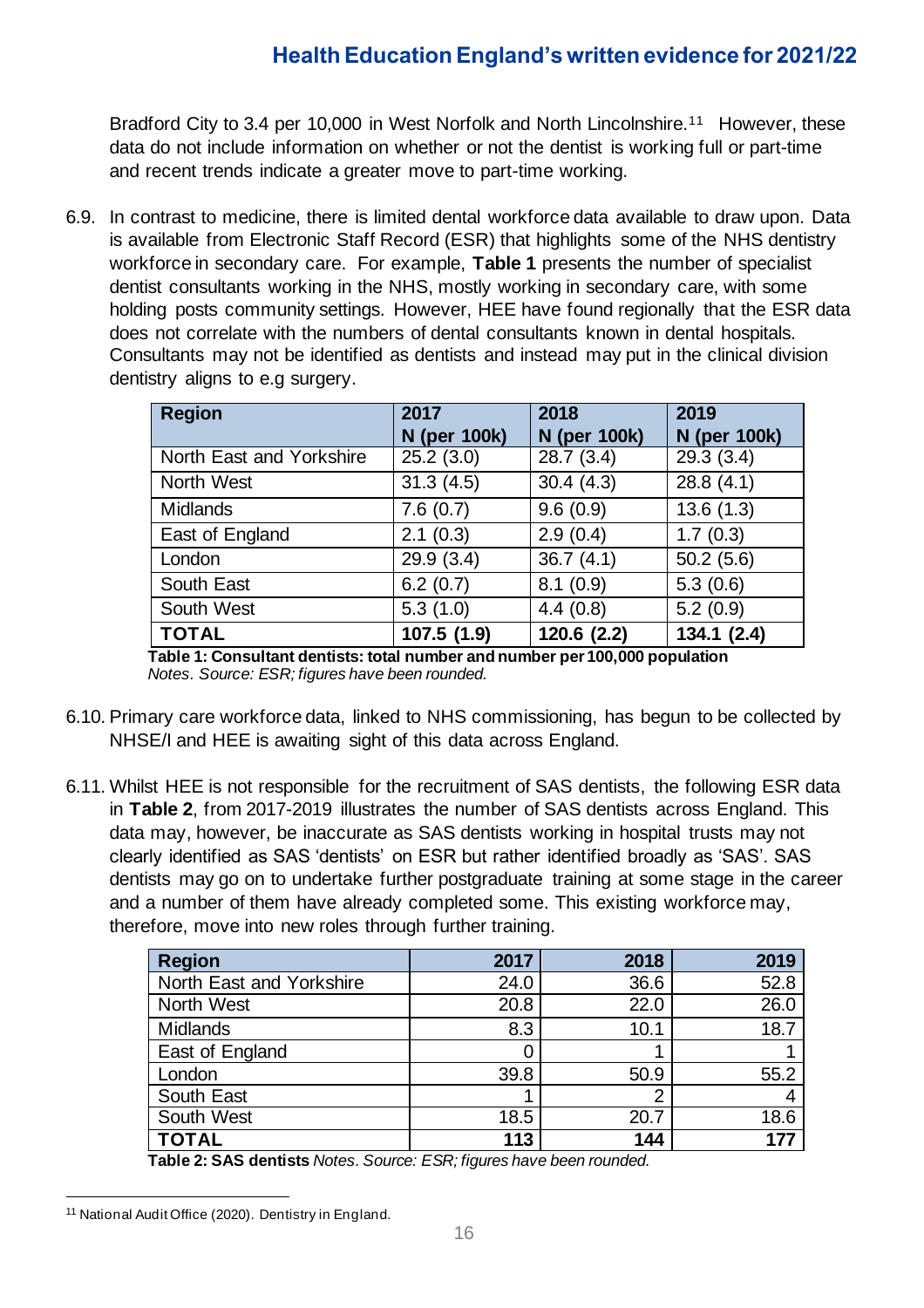6.12. Dentists are working slightly fewer hours in the NHS than 10 years earlier: 25.7 hours in 2017/18 compared with 26.1 hours in 2006/7 in England.<sup>12</sup> Access to NHS dental services remains an ongoing issue for patients and access varies across the country. These differences are likely to be explained by many factors, including in some cases a shortage of dentists overall and in some cases the availability of private dental care to meet local needs. The lack of access to dentists offering NHS dental services in parts of England has often left patients with no access to an NHS dental practice, consequently leading to patients having to visit hospitals, general medical practitioners or perform their own treatments to manage dental pain.<sup>13</sup>

#### **Workforce supply – postgraduate training**

- 6.13. HEE is responsible for coordinating and quality assuring training places for postgraduate dental training. This is organised through the seven HEE English Dental Deans, who are part of the UK wide Committee of Postgraduate Dental Deans and Directors (COPDEND). Postgraduate dental training comprises:
	- One year of Dental Foundation Training (DFT)
	- Dental Core Training (DCT; years 1, 2, 3)
	- Dental Specialty Training<sup>14</sup> (DST; 3-5 years)
- 6.14. Appendix C presents recruitment data for ST1/4 posts in 2020/21; trainee numbers overall in 2020/21 are being reconciled in an exercise being completed by the end November 2020. Appendices D and E present trainee numbers and overall fill rates across England for these three postgraduate training programmes managed by HEE. Posts have consistently been filled, or close to filled, across all training programmes.
- 6.15. One workforce issue related to supply through postgraduate training we are aware of is the numbers of dentists on speciality lists, particularly in Oral Surgery / Special Care Dentistry and Additional Dental Specialities<sup>15</sup> has fallen. The number of trainees in training does not match those retiring from posts, the majority of which had been grandfathered onto these lists.

#### **Workforce supply - undergraduate**

6.16. HEE supports in the quality management of undergraduate dentistry clinical placements and provides placement funding across years 2-5 of the five-year degree. As with medicine, undergraduate dentistry student intake numbers for home and international<sup>16</sup> students are capped by government; more than 800 places are available each year in England (see **Table 3**).

<sup>&</sup>lt;sup>12</sup> ADC calculations based on data from NHS Digital - [https://digital.nhs.uk/data-and-information/publications/statistical/dental](https://digital.nhs.uk/data-and-information/publications/statistical/dental-working-hours)[working-hours](https://digital.nhs.uk/data-and-information/publications/statistical/dental-working-hours)

<sup>&</sup>lt;sup>13</sup> NHS Dentistry Services, House of Lords Briefing, 2019. Available here: [https://lordslibrary.parliament.uk/research](https://lordslibrary.parliament.uk/research-briefings/lln-2019-0096/)[briefings/lln-2019-0096/](https://lordslibrary.parliament.uk/research-briefings/lln-2019-0096/)

<sup>&</sup>lt;sup>14</sup> <https://www.gdc-uk.org/registration/your-registration/specialist-lists>

<sup>&</sup>lt;sup>15</sup> Additional Dental Specialties includes Dental and Maxillofacial Radiology, Oral and Maxillofacial Pathology, and Oral Medicine.

<sup>&</sup>lt;sup>16</sup> Applicants who are from countries outside of the European Economic Area are defined as international students.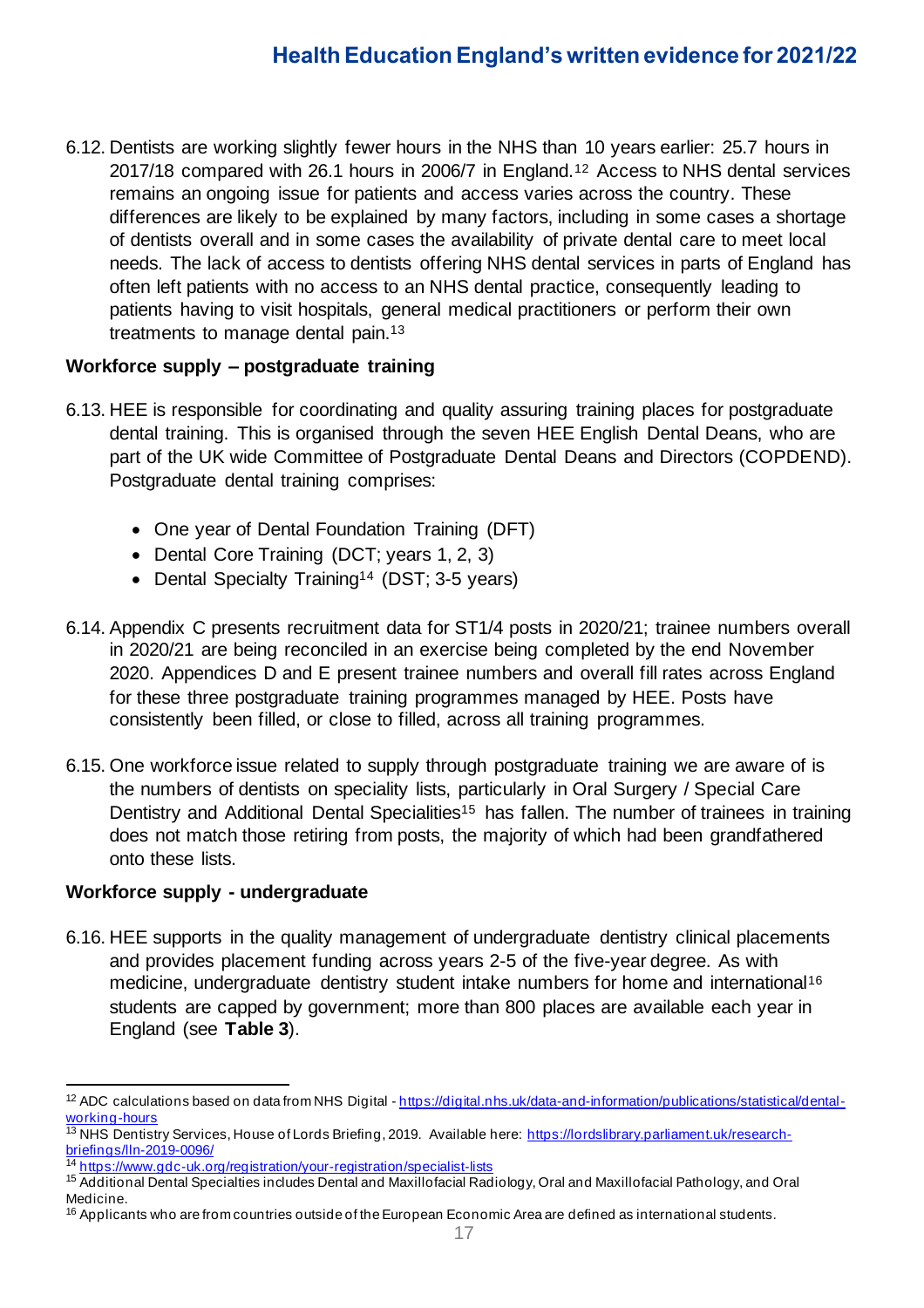6.17. The 2020-21 data has not been released yet but the ratio of applicants to acceptances is anticipated to be the same at over 3:1. In 2020/21 intake, the cap was lifted, leading to additional places in universities. This, however, may not translate to additional dentists graduating in 2025.

| Year         |      | Graduation   Applicants   Acceptances |
|--------------|------|---------------------------------------|
| 2017/18 2022 | 2620 | 840                                   |
| 2018/19 2023 | 2780 | 835                                   |
| 2019/20 2024 | 3175 | 825                                   |

 **Table 3: Dentistry undergraduate intake numbers<sup>17</sup>**

#### **Immigration changes and EU Exit**

#### **Overview**

- 6.18. Individuals can register as a dentist with the GDC if they possess a recognised qualification from a UK institution, an EEA/Switzerland qualification as part of EU directive 2004/38/EC, or a select number of recognised overseas qualifications.<sup>18</sup> Dentists from outside the EEA whose qualifications are not recognised for full registration with the GDC need to take the overseas registration examination (ORE) and obtain the necessary permits/visas to stay and work in the UK. <sup>19</sup> Temporary registration is available allows dentists who are not eligible for full registration to practise dentistry in the UK in secondary care if they have had the offer of a supervised post for training, teaching, or research purposes only, for a limited period.<sup>20</sup>
- 6.19. As shown in **Table 4**, two-thirds of new dentists joining the register in 2019 were from the UK, with the remainder coming from the European Economic Area (EEA) and from other areas beyond the EEA, entering the register either via the GDC's ORE or directly as a result of the recognition of their home country qualification. It is notable that 32% of EEAqualified dental registrants surveyed by the GDC are considering leaving the UK in the next few years.<sup>21</sup>

| <b>Regions of Qualification</b>     | <b>Registrants</b> | % of<br>total |
|-------------------------------------|--------------------|---------------|
| <b>UK Qualified</b>                 | 1,131              | 65%           |
| <b>EEA Qualified</b>                | 398                | 23%           |
| ORE (UK overseas registration exam) | 195                | 11%           |
| <b>Overseas Qualified</b>           | 13                 | 1%            |
| <b>TOTAL</b>                        | 1,737              |               |

 **Table 4: New additions to the register in 2019 by region of qualification**

- <https://www.gdc-uk.org/registration/join-the-register/how-to-join-the-register>
- <sup>19</sup> <https://www.gdc-uk.org/registration/join-the-register/how-to-join-the-register>

<sup>17</sup> Source: *HEE data programmes team and OfS: [https://www.officeforstudents.org.uk/advice-and-guidance/funding-for](https://www.officeforstudents.org.uk/advice-and-guidance/funding-for-providers/health-education-funding/medical-and-dental-intakes/)[providers/health-education-funding/medical-and-dental-intakes/;](https://www.officeforstudents.org.uk/advice-and-guidance/funding-for-providers/health-education-funding/medical-and-dental-intakes/)* 

<sup>20</sup> https://www.gdc-uk.org/registration/join-the-register/temporary-registration

<sup>21</sup> Survey of European Qualified Dental Professionals, General Dental Council, January 2019.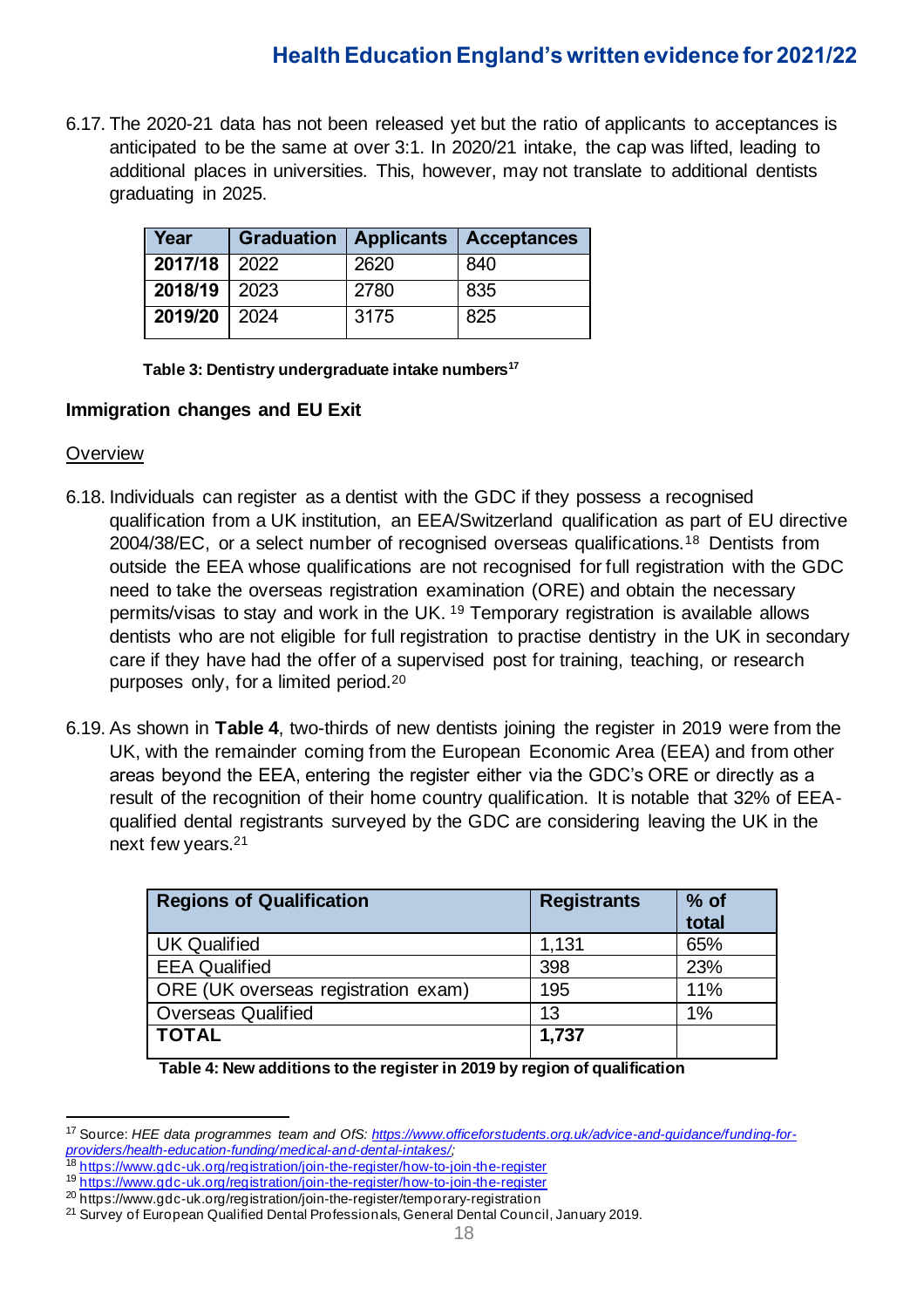6.20. The UK left the European Union on 31 January 2020 and the transition period ended on 31 December 2020. Registration arrangements after 31 December 2020 will depend on the outcome of negotiations that took place over the course of the transition period. Dentists are not on the shortage occupation list compiled by the Migration Advisory Committee.<sup>22</sup>

#### **Dentistry education and training reform: Advancing Dental Care**

- 6.21. HEE's Advancing Dental Care (ADC) Education & Training Review<sup>23</sup> was commissioned in 2017 to develop a dental education and training infrastructure that supplies a dental workforce, consisting of dentists and dental care professionals (DCPs), with the skills to respond to the changing oral health needs of patients and services.
- 6.22. The Review's first phase concluded in 2018 with the ADC Report, setting out 21 recommendations for further developing HEE's evidence-base and understanding of the dental workforce required for the future NHS, with the aim of safeguarding dental workforce sustainability and supply.<sup>24</sup>
- 6.23. The ADC Review laid out the following objectives for Phase II of the review to take place during 2018-2021:
	- I. Collate a robust evidence-base on the population's oral health needs in a technology enabled, prevention-oriented system, and model the most appropriate dental workforce for meeting those needs.
	- II. Identify and evaluate new and existing innovative training approaches and develop or upscaling exemplars within the available funding envelope.
	- III. Understand the CPD requirements of the existing workforce and identify best practice.
- 6.24. Findings from evidence gathering in 2018-2020 demonstrated the need to consider alternative models of training that were more flexible and training experiences in varied settings. The importance of building better training pathways for the whole workforce, for both dentists and DCPs, was clear. This included opportunities to carry out academic training pathways and learn and develop leadership skills. Furthermore, our Review suggests that, in keeping with the direction of travel indicated by the NHS Long Term Plan and Interim People Plan, more multi-disciplinary working will be desirable in future. There is evidence to suggest that dentists could be released for more complex work if other members of the dental team (DCPs) were working to the limit of their full scope of practice.
- 6.25. 2020-21 is the final year of the review and workstreams are focusing on developing education and training models for the whole dental workforce including two-year longitudinal foundation training and two-year broad based training (combining two years of current DCT training). This builds on successful pilot programmes that have been carried out in a similar format, in contrast to the one year DFT and DCT posts that are commonly available. Further work is focused on developing career pathways in primary care for

<sup>22</sup> <https://www.gov.uk/government/publications/review-of-the-shortage-occupation-list-2020>

<sup>23</sup> <https://www.hee.nhs.uk/our-work/advancing-dental-care>

<sup>24</sup> <https://www.hee.nhs.uk/our-work/advancing-dental-care>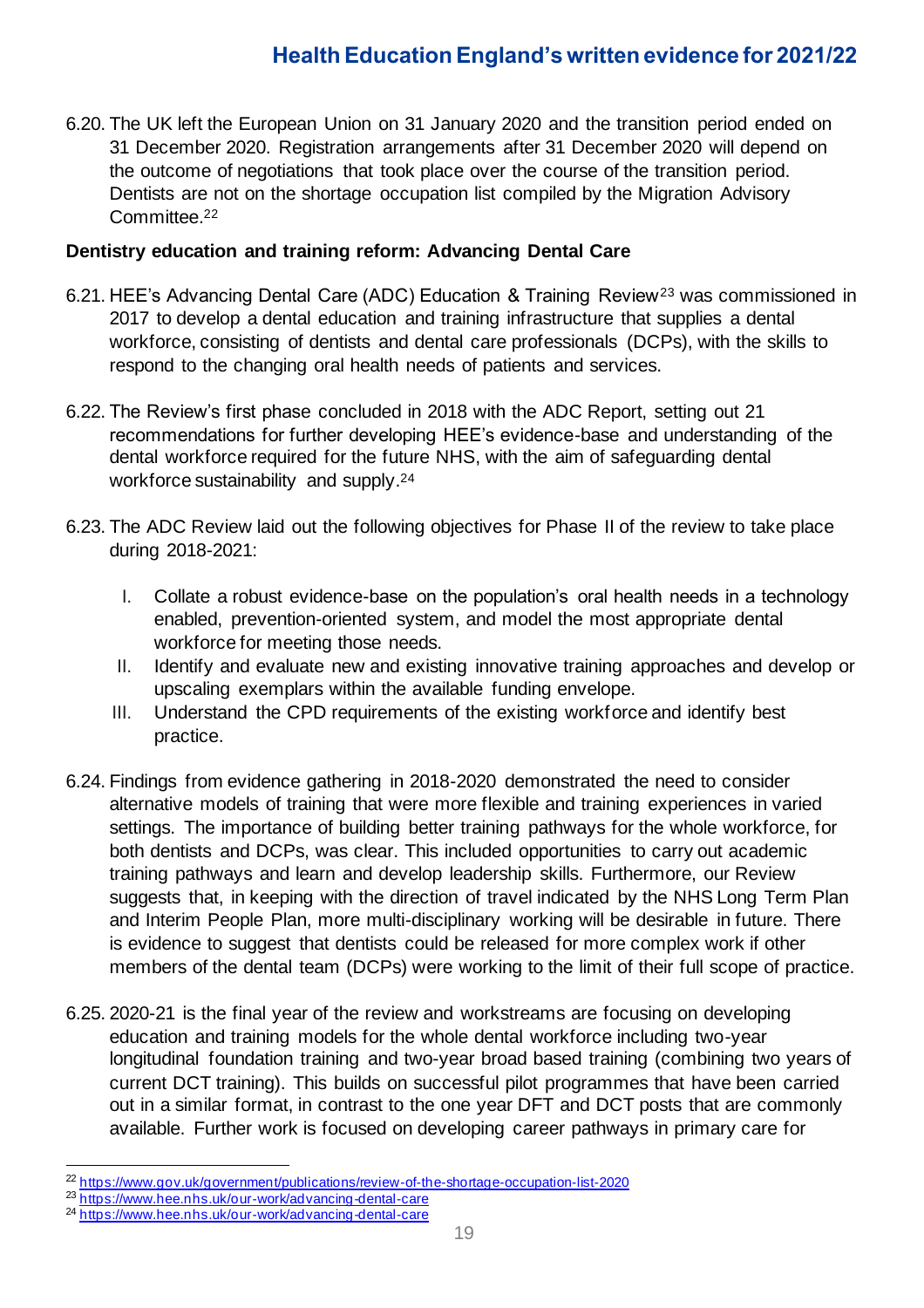dentists and DCPs and exploring credentials for the dental workforce. The benefits of workforce transformation identified so far by the ADC Review include:

- I. improving the skills and competencies of dental professionals to support them to carry out future roles in line with their full scope of practice and capabilities;
- II. improved flexibility within individual training pathways and between other training pathways (as stated in Interim NHS People Plan);
- III. improved training quality and learner experiences compared to existing models;
- IV. establishing new and effective training models that can be delivered to more learners across HEE regions;
- V. improved retention of the NHS dental workforce.
- 6.26. Another strand of the ADC Review programme is focused on building models and options for the re-distribution of postgraduate training posts (DFT, DCT, DST) more equitably across the country to meet local service and population needs.
- 6.27. HEE continues to engage closely with key stakeholders across the systems, including NHSE/I, Royal Colleges, GDC, BDA, DCP representative groups, members of the profession and patients and public in developing models of training and examining options for the redistribution of training posts. The Review is also taking account of the impact of COVID-19 on education and training and opportunities for modifying training programmes as a result, such as the utility of virtual training sessions and streamlined recruitment. The Review will culminate in a report in Spring 2021 to HEE Executive presenting recommendations on the future direction of HEE training programmes and commissioning.

#### **Impact of COVID-19**

Implications of first wave (approximately March 2020 onwards)

#### *Postgraduate*

- 6.28. **Dental Foundation Training (DFT).** For trainees completing training in 19/20 whose training had been significantly interrupted, a new Outcome ('Outcome 6C'25) was developed to manage dental foundation trainees (known as Foundation Dentists) that were judged to be able to work independently in NHS primary dental care services but required focussed development and support in identified competency elements to demonstrate proficiency in those areas that would lead to satisfactory completion of training (Outcome 6). The majority of Foundation Dentists achieved an Outcome 6, with only 23% (approximately 110) receiving an Outcome 6C confirmed by the Final Review of Competency Progression (FRCP). The 20/21 cohort are being monitored closely to consider progress in the context of further impacts of COVID-19 and whether similar arrangements may need to be put in place.
- 6.29. **Dental Core Training (DCT).** DCT trainees were not impacted as badly as Foundation Dentists as they were able to be redeployed in some areas and continue elements of training, albeit in an adapted way. FRCPs have been completed for DCT trainees. Of 531

<sup>25</sup> <https://www.copdend.org/wp-content/uploads/2020/07/Blue-Guide-Supplement-5-v1.4.docx>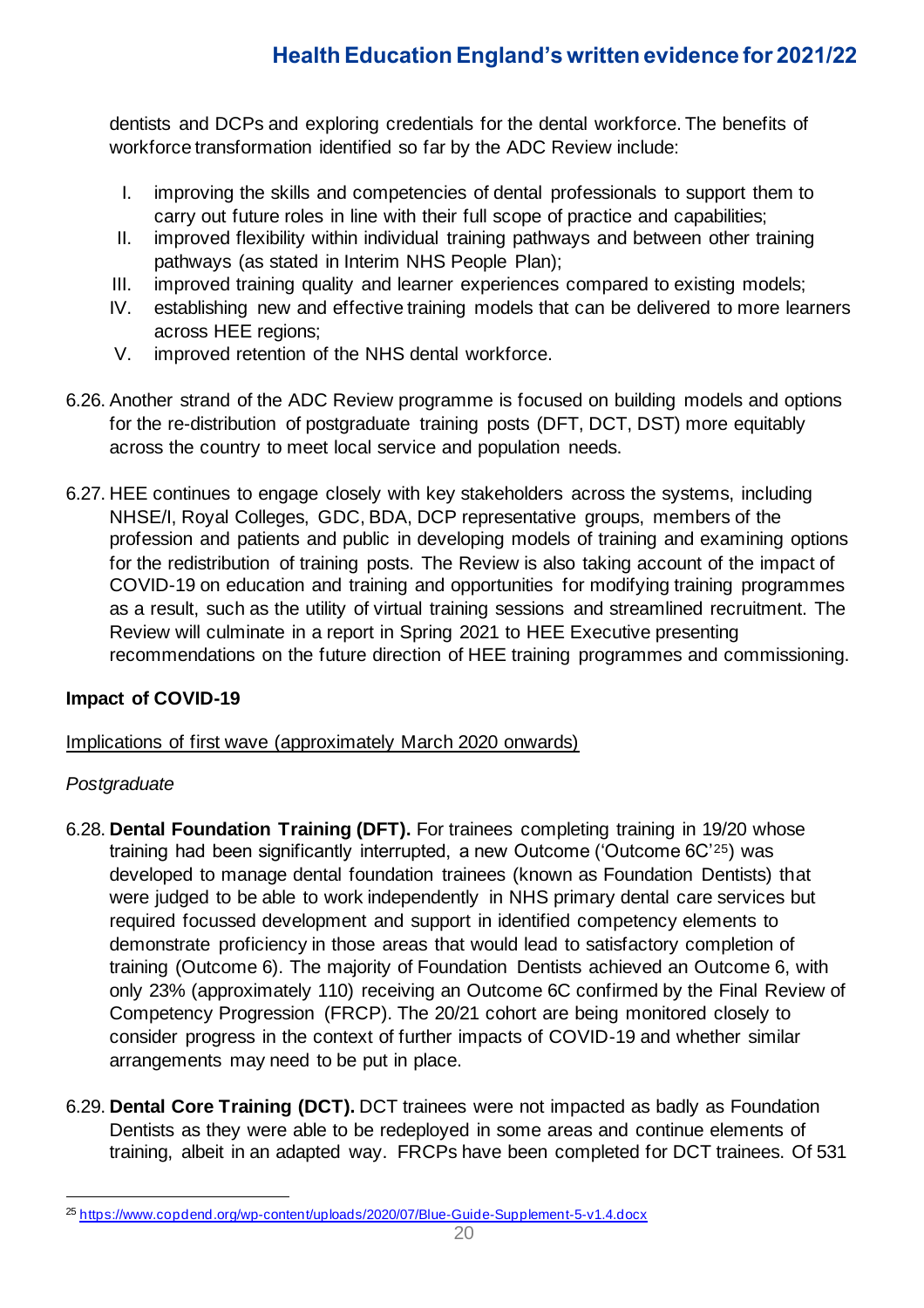Dental Core Trainee in England, 521 (98%) received a satisfactory outcome at FRCP (Outcome 1). Nine trainees received an Outcome 10 (Covid-19 related) and one trainee received an Outcome 2 (further development required).

6.30. **Dental Specialty Training (DST).** The impact of COVID-19 on DST will not be clear until specialty examination results are known and ARCPs have been completed.

#### *Undergraduate*

- 6.31. COVID-19 has impacted on clinical training opportunities due to the use of aerosol generating procedures potentially spreading the virus. This may affect students graduating on time and with the required competencies to practice as a safe beginner in Foundation training from September 2021.
- 6.32. Progression of students in being monitored closely by the Dental Schools Council (DSC) and other stakeholders including HEE. A statement from the DSC<sup>26</sup> laid out potential scenarios for the 20/21 cohort of dentistry undergraduates including students graduating on time, extending their study and delaying entry into the workforce, and putting in place provisional registration. The first scenario most preferred, whereby personal development plans would be used for students who had met the GDC learning outcomes, but who, in the opinion of the dental school would benefit from further targeted experience prior to independent practice.
- 6.33. Finally, following the problems encountered with the scoring of A-level and equivalents earlier in the year, there has been an increase in 20/21 dental undergraduate places by approximately 100. This will have an affect on HEE's business in five years when this larger than average cohort will graduate and move on to foundation training.

#### Mitigating implications of second wave (approximately September 2020 onwards)

#### *Postgraduate*

- 6.34. **DFT**. Due to the COVID-19 and ongoing restrictions, it has been decided to make changes to the DFT national recruitment system for this year in England, Wales and Northern Ireland. The main change is that the application process will consist of the Situational Judgement Test (SJT) only. Further information is on the COPDEND website, including some practice SJTs.
- 6.35. Placement of Dental Foundation trainees to other roles and workplaces across primary and secondary care will be approved by the Associate Postgraduate Dental Dean and Postgraduate Dental Dean and the employer of the trainee.
- 6.36. Outcome 6C may be retained for Foundation Dentists who have been unable to demonstrate all curriculum requirements due to the pandemic but are safe to successfully exit the programme. In these cases, the outcome will outline the outstanding requirements and provide the dentists with a personal development plan for obtaining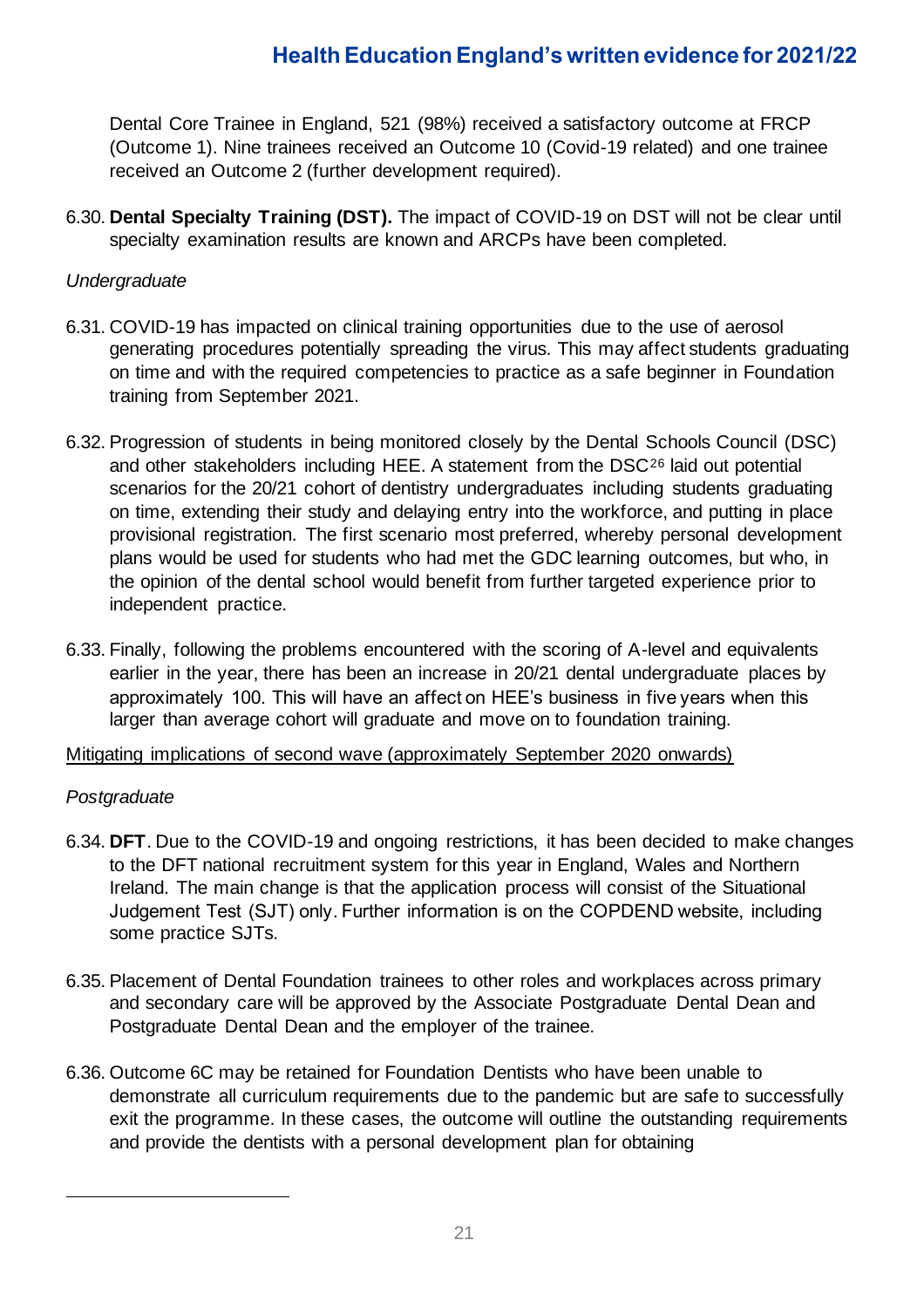these competencies. The COVID-19 outcome 10 will remain an option to use for speciality and core training ARCP outcomes.

- 6.37. **DCT and DST**. HEE will work with employers of Dental Core and Speciality trainees to ensure that they can best support the pandemic surge. Trainees within 6 months of CCT, who have not yet received an Outcome 6, should, where possible, be supported to remain within curriculum aligned activity.
- 6.38. Further guidance can be accessed here: [https://www.hee.nhs.uk/coronavirus-information](https://www.hee.nhs.uk/coronavirus-information-trainees)[trainees](https://www.hee.nhs.uk/coronavirus-information-trainees)

#### *Undergraduate*

- 6.39. All undergraduate dental students will continue their academic learning, restart placements that were paused during the first wave and commence scheduled clinical placements as part of their programme. There are no plans for redeployment. Dental Schools Council (DSC) and the Association of Dental Hospitals (ADH) have published a new report outlining a set of guiding principles to support all UK and Irish dental hospitals and schools towards the safe return to educational placement provision within open plan clinics. This can be accessed here: [https://www.dentalschoolscouncil.ac.uk/wp](https://www.dentalschoolscouncil.ac.uk/wp-content/uploads/2020/09/COVID-19-Planning-return-to-Open-Plan-Clinics-Guiding-Principles-to-mitigate-risk.pdf)[content/uploads/2020/09/COVID-19-Planning-return-to-Open-Plan-Clinics-Guiding-](https://www.dentalschoolscouncil.ac.uk/wp-content/uploads/2020/09/COVID-19-Planning-return-to-Open-Plan-Clinics-Guiding-Principles-to-mitigate-risk.pdf)[Principles-to-mitigate-risk.pdf](https://www.dentalschoolscouncil.ac.uk/wp-content/uploads/2020/09/COVID-19-Planning-return-to-Open-Plan-Clinics-Guiding-Principles-to-mitigate-risk.pdf)
- 6.40. HEE are working closely with DSC, ADH and the GDC to monitor undergraduate progression, it is likely that there will be a reduced number of UK dental undergraduates , graduating by Sept 2021 , which may impact on Dental Foundation Training numbers in 2021.

#### **Health Education England January 2021**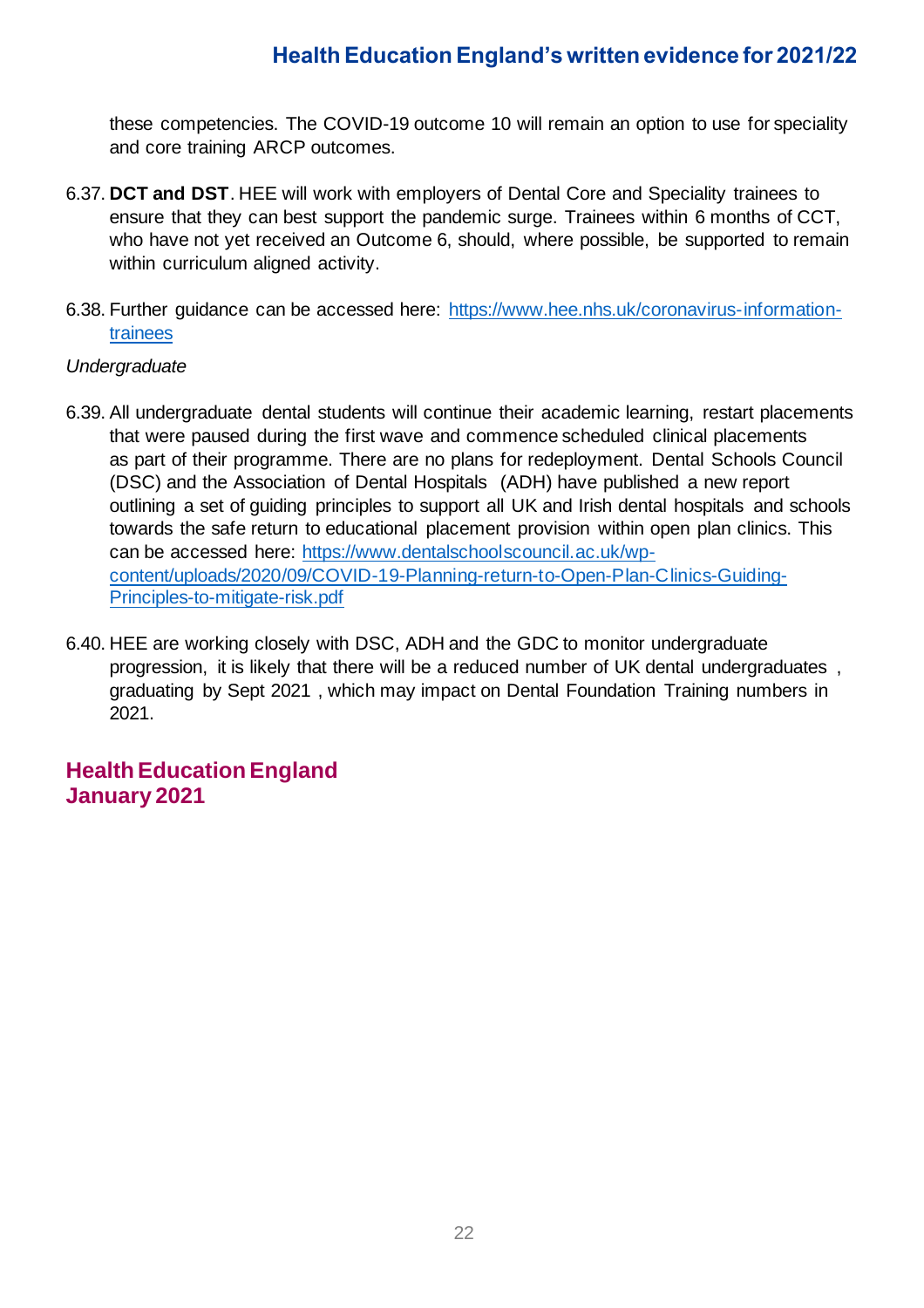# **Appendix A**

# **Recruitment into specialty at CT/ST1 – 2020/21**

| <b>Specialty</b>                             | <b>Level</b>             | <b>Posts</b>   | <b>Accepts</b>  | <b>Fill Rate</b> |
|----------------------------------------------|--------------------------|----------------|-----------------|------------------|
| <b>Acute Internal Medicine</b>               | 3                        | 113            | 98              | 86.73%           |
| Allergy                                      | 3                        | $\overline{4}$ | 4               | 100.00%          |
| Audio vestibular Medicine                    | 3                        | 9              | $6\phantom{1}6$ | 66.67%           |
| Cardiology                                   | 3                        | 102            | 102             | 100.00%          |
| <b>Clinical Genetics</b>                     | 3                        | 9              | 9               | 100.00%          |
| <b>Clinical Neurophysiology</b>              | 3                        | 10             | 10              | 100.00%          |
| <b>Clinical Oncology</b>                     | 3                        | 55             | 55              | 100.00%          |
| Clinical Pharmacology and Therapeutics       | 3                        | 13             | $\overline{7}$  | 53.85%           |
| Dermatology                                  | 3                        | 42             | 42              | 100.00%          |
| <b>Endocrinology and Diabetes Mellitus</b>   | 3                        | 75             | 75              | 100.00%          |
| Gastroenterology                             | $\overline{3}$           | 76             | 76              | 100.00%          |
| Genito-urinary Medicine                      | 3                        | 56             | 25              | 44.64%           |
| Geriatric Medicine                           | 3                        | 200            | 159             | 79.50%           |
| Haematology                                  | $\overline{3}$           | 85             | 85              | 100.00%          |
| Immunology                                   | 3                        | 12             | 11              | 91.67%           |
| <b>Medical Oncology</b>                      | 3                        | 30             | 30              | 100.00%          |
| <b>Medical Ophthalmology</b>                 | $\overline{3}$           | 1              | $\overline{0}$  | 0.00%            |
| Metabolic Medicine                           | 3                        | 12             | 9               | 75.00%           |
| Neurology                                    | 3                        | 61             | 58              | 95.08%           |
| <b>Nuclear Medicine</b>                      | 3                        | $\overline{0}$ | $\overline{0}$  | 0.00%            |
| Occupational Medicine                        | 3                        | 14             | 12              | 85.71%           |
| <b>Palliative Medicine</b>                   | 3                        | 53             | 53              | 100.00%          |
| Paediatric Cardiology                        | $\overline{4}$           | $\overline{7}$ | $\overline{7}$  | 100.00%          |
| <b>Rehabilitation Medicine</b>               | 3                        | 30             | 22              | 73.33%           |
| <b>Renal Medicine</b>                        | 3                        | 70             | 70              | 100.00%          |
| <b>Respiratory Medicine</b>                  | 3                        | 83             | 83              | 100.00%          |
| Rheumatology                                 | 3                        | 38             | 38              | 100.00%          |
| Sport and Exercise Medicine                  | 3                        | 11             | 11              | 100.00%          |
| Ophthalmology                                | 3                        | 16             | 16              | 100.00%          |
| <b>Obstetrics and Gynaecology</b>            | 3                        | 34             | 34              | 100.00%          |
| Paediatrics                                  | 3                        | 38             | 38              | 100.00%          |
| <b>Paediatrics</b>                           | $\overline{\mathcal{A}}$ | 83             | 79              | 95.18%           |
| Child and Adolescent Psychiatry              | $\overline{\mathbf{4}}$  | 74             | 55              | 74.32%           |
| Forensic Psychiatry                          | 4                        | 43             | 36              | 83.72%           |
| Forensic & Child & Adol Psychiatry           | 4                        | 5              | 1               | 20.00%           |
| <b>General Psychiatry</b>                    | $\overline{4}$           | 221            | 120             | 54.30%           |
| <b>General &amp; Forensic Psychiatry</b>     | 4                        | 3              | 3               | 100.00%          |
| General Psychiatry & Med Psychotherapy       | $\overline{\mathbf{4}}$  | 11             | 11              | 100.00%          |
| General Psychiatry & Old Age Psychiatry      | $\overline{\mathbf{4}}$  | 95             | 62              | 65.26%           |
| <b>Medical Psychotherapy</b>                 | $\overline{4}$           | $\overline{2}$ | $\overline{2}$  | 100.00%          |
| Old Age Psychiatry                           | $\overline{4}$           | 75             | 30              | 40.00%           |
| Psychiatry of Learning Disability            | 4                        | 60             | 14              | 23.33%           |
| Learning Disability & Child & Adolescent Psy | $\overline{4}$           | 8              | 6               | 75.00%           |
| Forensic Psy & Medical Psychotherapy         | $\overline{4}$           | $\overline{2}$ | 2               | 100.00%          |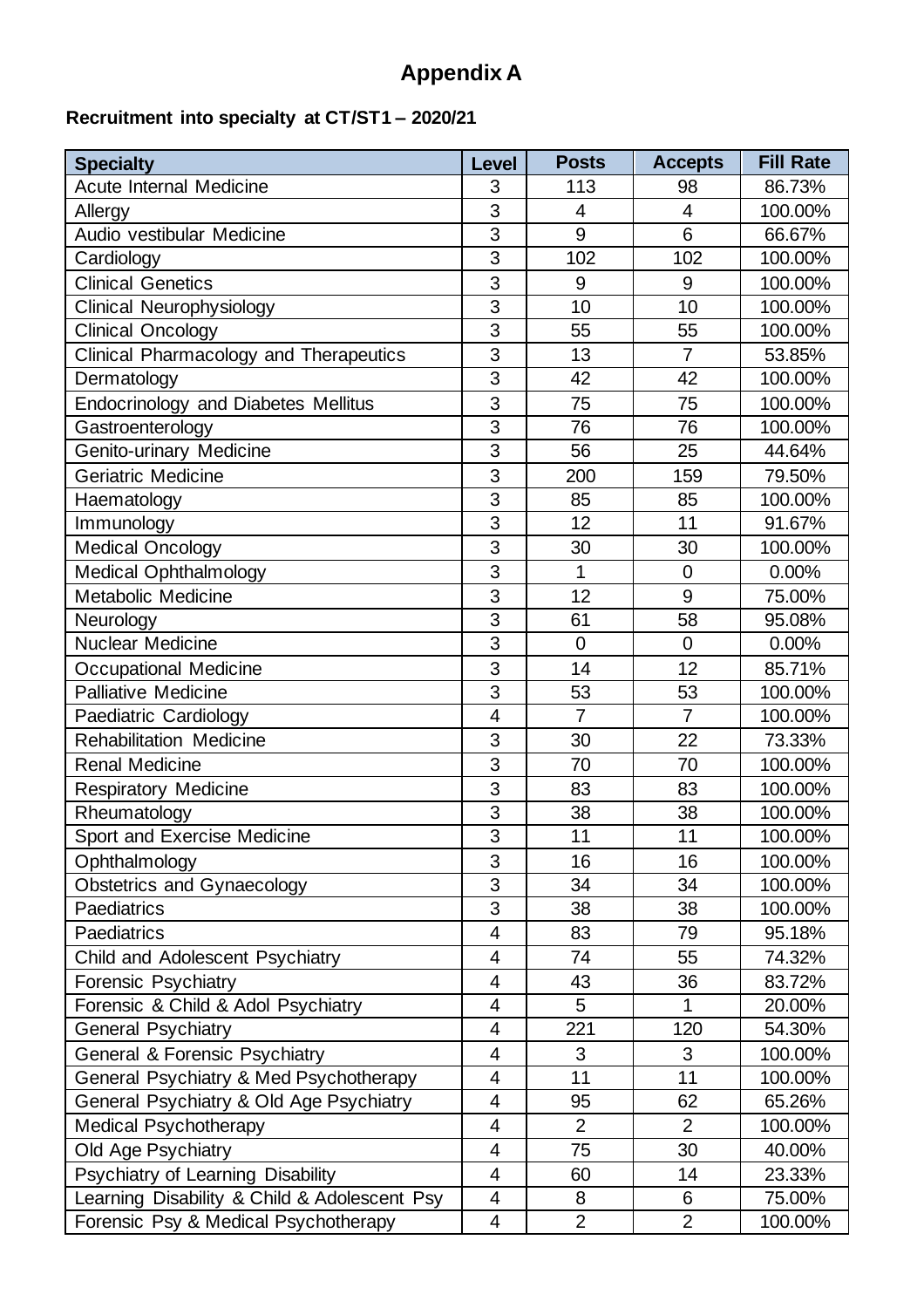| <b>Combined Infection Training</b> | 3 | 58             | 58             | 100.00%  |
|------------------------------------|---|----------------|----------------|----------|
| Diagnostic neuropathology          | 3 | $\overline{2}$ | $\overline{0}$ | $0.00\%$ |
| Paediatric and perinatal pathology | 3 | 9              | 7              | 77.78%   |
| Cardio-thoracic surgery            | 3 | 6              | 5              | 83.33%   |
| Neurosurgery                       | 3 |                |                | 100.00%  |
| General and Vascular Surgery       | 3 | 94             | 94             | 100.00%  |
| Oral and Maxillo-facial Surgery    | 3 | 20             | 11             | 55.00%   |
| Otolaryngology                     | 3 | 17             | 17             | 100.00%  |
| Paediatric Surgery                 | 3 | 5              | 5              | 100.00%  |
| <b>Plastic Surgery</b>             | 3 | 38             | 38             | 100.00%  |
| Trauma and Orthopaedic Surgery     | 3 | 125            | 96             | 76.80%   |
| Urology                            | 3 | 44             | 44             | 100.00%  |
| Anaesthetics                       | 3 | 411            | 411            | 100.00%  |
| Intensive Care Medicine            | 3 | 249            | 240            | 96.39%   |
| <b>Emergency Medicine</b>          | 3 | 46             | 33             | 71.74%   |
| <b>Emergency Medicine</b>          | 4 | 46             | 39             | 84.78%   |
| <b>General Practice</b>            |   | 3,750          | 3,793          | 101.15%  |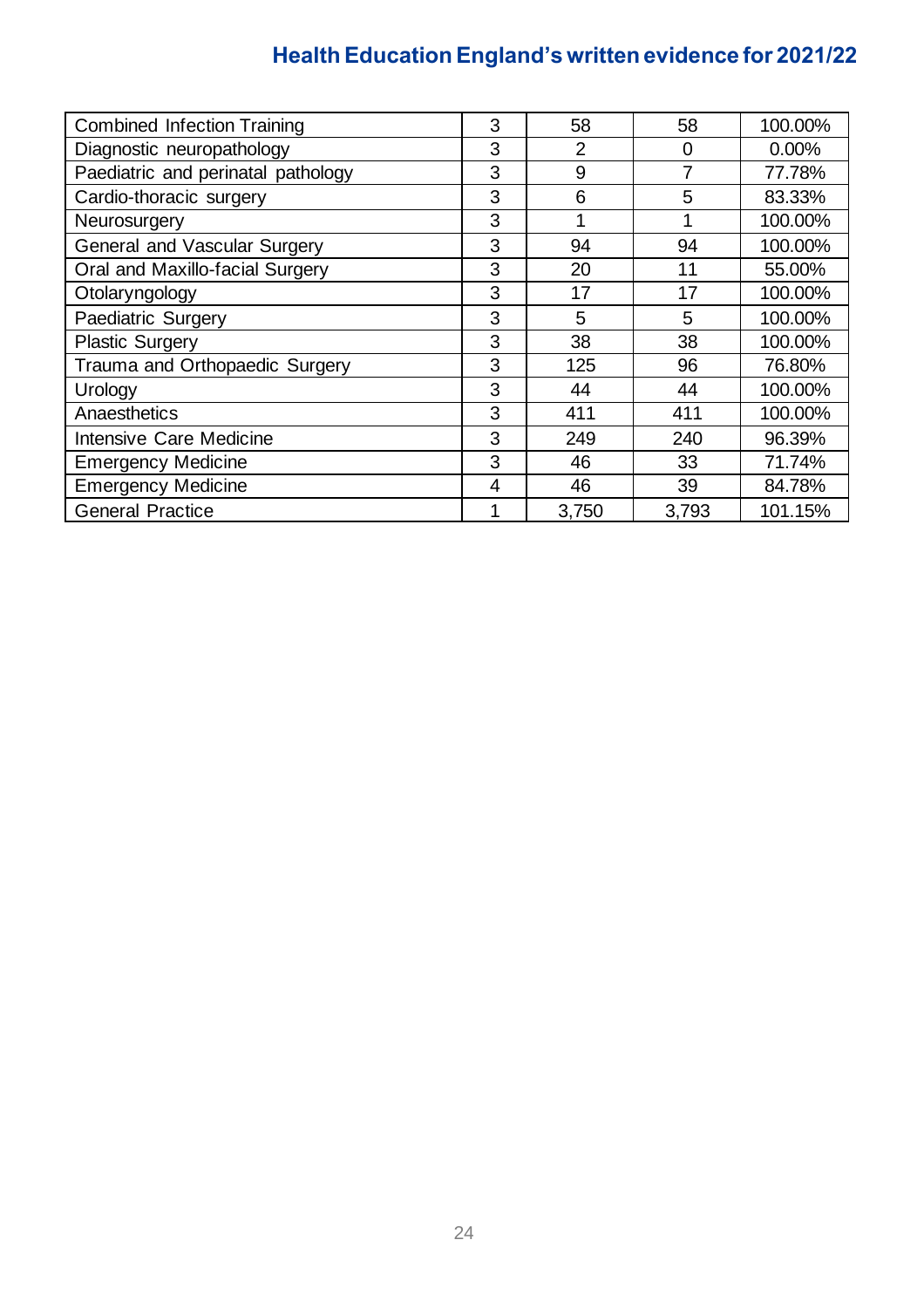# **Appendix B**

# **2020/2021 – GP Target Enhanced Recruitment Scheme (TERS)**

| Programme                                                  | <b>Places</b>   | <b>Accept</b>  | <b>Fill</b> |
|------------------------------------------------------------|-----------------|----------------|-------------|
| East Midlands - Boston                                     | 11              | 11             | 100%        |
| East Midlands - Lincoln                                    | $\overline{7}$  | $\overline{7}$ | 100%        |
| East Midlands - Sherwood Forest                            | 12              | 12             | 100%        |
| East of England - Colchester & Ipswich                     | $6\phantom{1}6$ | 6              | 100%        |
| East of England - Great Yarmouth                           | 6               | 6              | 100%        |
| East of England - King's Lynn                              | 6               | 6              | 100%        |
| North East - North Cumbria                                 | 20              | 20             | 100%        |
| North East - Rural Coastal County Durham & North Yorkshire | 33              | 33             | 100%        |
| North West - Blackpool                                     | 19              | 19             | 100%        |
| North West - Lancaster                                     | 12              | 12             | 100%        |
| North West - South Cumbria                                 | 5               | 5              | 100%        |
| South West - North Devon                                   | 6               | 6              | 100%        |
| South West - Plymouth                                      | 25              | 25             | 100%        |
| South West - Somerset                                      | 13              | 13             | 100%        |
| South West - Swindon                                       | 12              | 12             | 100%        |
| Wessex - Isle of Wight                                     | 9               | 9              | 100%        |
| West Midlands - Hereford                                   | 6               | 6              | 100%        |
| West Midlands - Shropshire                                 | $\overline{7}$  | 5              | 100%        |
| West Midlands - Staffordshire (East)                       | $\overline{2}$  | $\overline{2}$ | 100%        |
| West Midlands - Staffordshire (North)                      | $\overline{7}$  | $\overline{7}$ | 100%        |
| West Midlands - Staffordshire (South)                      | $\overline{2}$  | $\overline{2}$ | 100%        |
| Yorkshire and the Humber - Hull GP Scheme                  | 32              | 32             | 100%        |
| Yorkshire and the Humber - Scarborough                     | 9               | 9              | 100%        |
| <b>Totals</b>                                              | 267             | 259            | 100%        |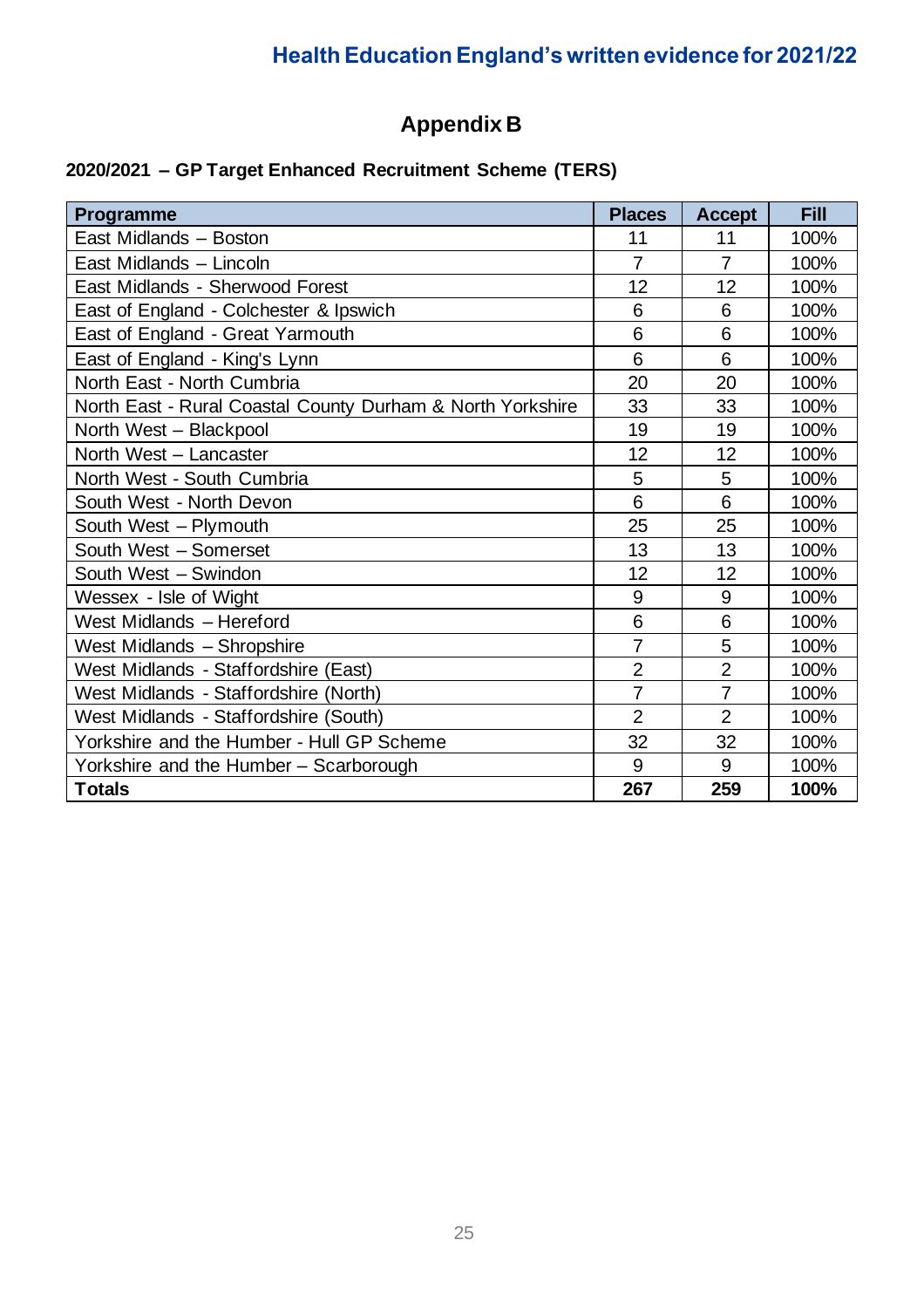# **Appendix C**

**Postgraduate dentistry data – 2020-21 recruitment numbers and fill rates**

|                                   | London +<br><b>KSS</b> | <b>Midlands</b><br>and East | <b>North</b><br><b>East</b> | <b>North</b><br><b>West</b> | <b>South</b><br><b>West</b> | <b>Thames</b><br>Valley + | <b>Yorkshire</b><br>and the | Grand<br><b>Total</b>    | Post fill<br>rate        |
|-----------------------------------|------------------------|-----------------------------|-----------------------------|-----------------------------|-----------------------------|---------------------------|-----------------------------|--------------------------|--------------------------|
|                                   |                        |                             |                             |                             |                             | <b>Wessex</b>             | <b>Humber</b>               |                          |                          |
| <b>Dental Foundation</b>          |                        |                             |                             |                             |                             |                           |                             | 810*                     | 100%                     |
| training                          |                        |                             |                             |                             |                             |                           |                             |                          |                          |
| <b>Dental Core Training</b>       | 144                    | 142                         | 74                          | 33                          | 48                          | 35                        | 69                          | 545                      | 99.6%                    |
| <b>Dental Speciality Training</b> |                        |                             |                             |                             |                             |                           |                             |                          | 100%                     |
| Dental and                        |                        | $-$                         | $\overline{\phantom{a}}$    | $\overline{\phantom{a}}$    | $\overline{\phantom{m}}$    | $\qquad \qquad -$         | $\overline{\phantom{a}}$    |                          | 100%                     |
| maxillofacial radiology           |                        |                             |                             |                             |                             |                           |                             |                          |                          |
| <b>Endodontics</b>                | --                     | --                          | $\overline{\phantom{a}}$    | $\overline{\phantom{a}}$    | $\mathbf{u}$                | $- -$                     | $\overline{\phantom{a}}$    | $\overline{\phantom{a}}$ | $- -$                    |
| Oral and maxillofacial            | 1                      | --                          | $- -$                       | $\overline{\phantom{a}}$    | $\overline{\phantom{m}}$    | --                        |                             | $\overline{2}$           | 100%                     |
| pathology                         |                        |                             |                             |                             |                             |                           |                             |                          |                          |
| <b>Oral Medicine</b>              | --                     | --                          | $-$                         | $-$                         | $\overline{\phantom{m}}$    | $- -$                     |                             |                          | 100%                     |
| Oral Microbiology                 | --                     | $- -$                       | $\overline{\phantom{a}}$    | $\mathbf{u}$                | $\overline{\phantom{m}}$    | --                        | $\overline{\phantom{a}}$    | $-$                      |                          |
| Oral Surgery                      | 3                      | --                          | $-$                         | 1                           |                             |                           | $\overline{2}$              | 8                        | 100%                     |
| Orthodontics                      | 15                     | 3                           |                             | 4                           | 5                           | $5\phantom{.0}$           | $\overline{2}$              | 35                       | 90%                      |
| <b>Paediatric Dentistry</b>       | $\overline{4}$         |                             | $\overline{2}$              | 0                           | $\overline{\phantom{m}}$    | $- -$                     | 4                           | 11                       | 92%                      |
| Periodontics                      | --                     | --                          | $- -$                       | $\overline{\phantom{m}}$    | $\overline{\phantom{m}}$    | $- -$                     | $- -$                       | --                       |                          |
| Prosthodontics                    | --                     | --                          | $\overline{\phantom{a}}$    | $\overline{\phantom{m}}$    | $\overline{\phantom{a}}$    | $- -$                     | $-$                         | $\overline{\phantom{m}}$ | $\sim$ $\sim$            |
| Public health dental              | --                     | --                          | $\overline{\phantom{a}}$    | $\overline{\phantom{m}}$    | $\overline{\phantom{m}}$    | $- -$                     | $\overline{\phantom{a}}$    | $-$                      | $\overline{\phantom{a}}$ |
| <b>Restorative Dentistry</b>      | 3                      |                             | $- -$                       | 2                           | $\overline{\phantom{m}}$    | --                        | $\overline{2}$              | $\overline{\phantom{m}}$ | 100%                     |
| <b>Special Care Dentistry</b>     | --                     | --                          | $\overline{\phantom{a}}$    | 1                           |                             | $- -$                     |                             | $\overline{\phantom{m}}$ | 100%                     |
| <b>Grand Total</b>                |                        |                             |                             |                             |                             |                           |                             |                          |                          |

\*Regional data is unavailable as currently being reconciled.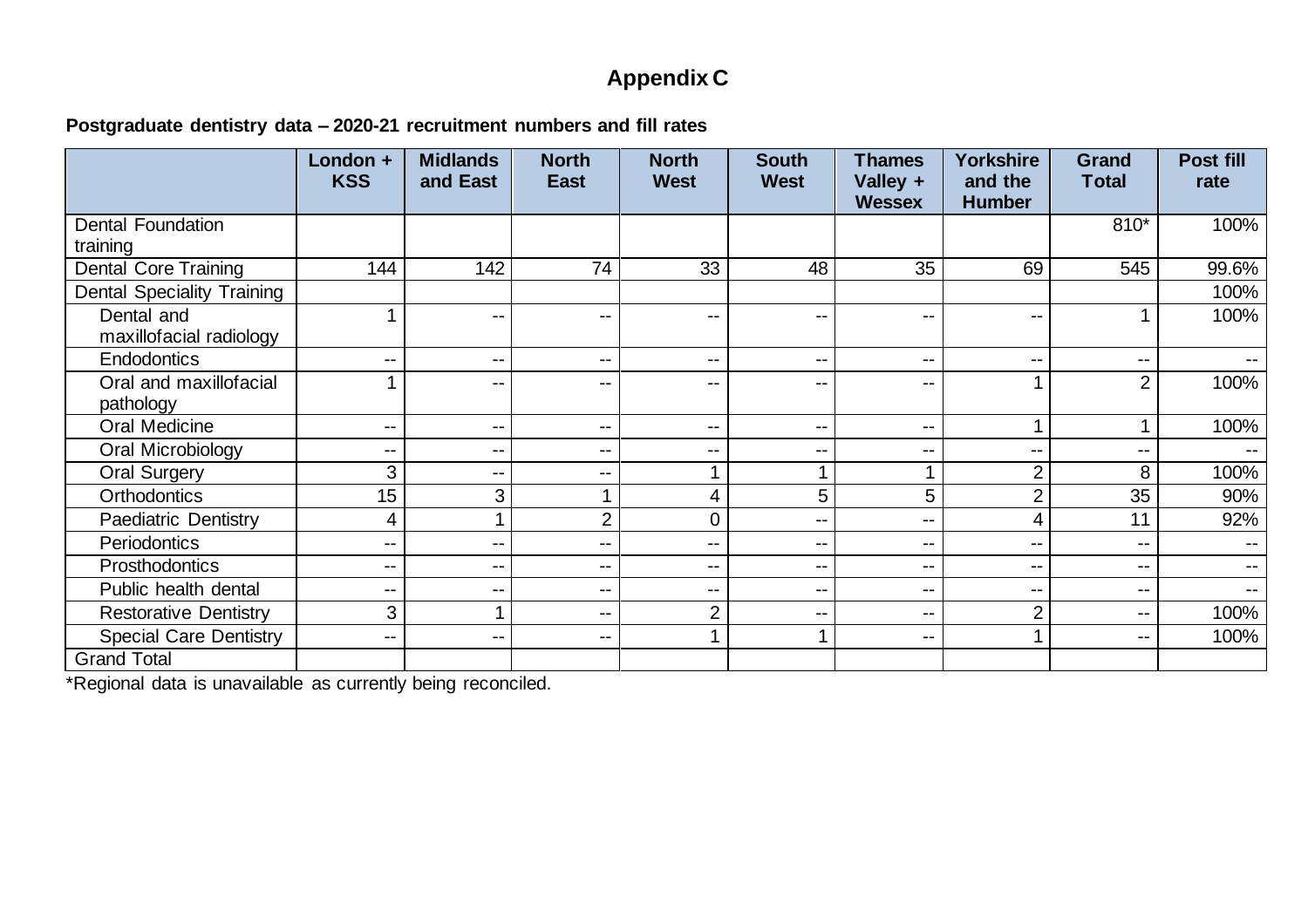# **Appendix D**

### **Postgraduate dentistry data – 2019-20 trainee numbers and fill rates**

|                                   | London +                 | <b>Midlands</b> | <b>North</b>             | <b>North</b> | <b>South</b>   | <b>Thames</b> | <b>Yorkshire</b>         | <b>Grand</b> | Post fill     |
|-----------------------------------|--------------------------|-----------------|--------------------------|--------------|----------------|---------------|--------------------------|--------------|---------------|
|                                   | <b>KSS</b>               | and East        | <b>East</b>              | <b>West</b>  | <b>West</b>    | Valley +      | and the                  | <b>Total</b> | rate          |
|                                   |                          |                 |                          |              |                | <b>Wessex</b> | <b>Humber</b>            |              |               |
| <b>Dental Foundation</b>          | 197                      | 254             | 78                       | 81           | 79             | 65            | 102                      | 856          | 100%          |
| training                          |                          |                 |                          |              |                |               |                          |              |               |
| <b>Dental Core Training</b>       | 140                      | 145             | 43                       | 78           | 44             | 30            | 68                       | 548          | 93%           |
| <b>Dental Speciality Training</b> | 190                      | 60              | 34                       | 56           | 13             | 12            | 72                       | 437          | 100%          |
| Dental and                        | 3                        | 0               |                          |              |                | --            |                          |              |               |
| maxillofacial radiology           |                          |                 |                          |              |                |               |                          |              |               |
| <b>Endodontics</b>                | 20                       | $\mathbf{u}$    |                          |              | $\overline{0}$ | --            | $\overline{\phantom{a}}$ | 22           |               |
| Oral and maxillofacial            | 4                        |                 | --                       |              |                | --            | 5                        | 11           |               |
| pathology                         |                          |                 |                          |              |                |               |                          |              |               |
| <b>Oral Medicine</b>              | 7                        |                 | $\overline{\phantom{m}}$ | 3            | $\overline{2}$ | --            | 3                        | 16           |               |
| Oral Microbiology                 | $\overline{\phantom{m}}$ | --              | $\overline{\phantom{m}}$ | --           | --             | --            | $\overline{\phantom{a}}$ | 0            | $\sim$ $\sim$ |
| <b>Oral Surgery</b>               | 11                       | 7               | 4                        | 8            | 5              | 3             | 10                       | 48           |               |
| <b>Orthodontics</b>               | 57                       | 27              | 11                       | 18           | 11             | 6             | 18                       | 148          |               |
| <b>Paediatric Dentistry</b>       | 18                       | 7               | 5                        | 8            | 3              | --            | 13                       | 54           |               |
| Periodontics                      | $\overline{27}$          | $\mathbf{u}$    | $\mathbf{u}$             |              |                | --            | $\overline{\phantom{a}}$ | 29           |               |
| Prosthodontics                    | 20                       | --              | $\overline{\phantom{m}}$ | --           | 0              | --            | $-$                      | 20           |               |
| Public health dental              | 3                        | $\overline{2}$  |                          | 3            | 3              | --            | 3                        | 15           |               |
| <b>Restorative Dentistry</b>      | $1\overline{2}$          | 9               | 5                        | 8            | 5              | --            | 13                       | 52           |               |
| <b>Special Care Dentistry</b>     | 8                        | 6               | 3                        | 4            | 4              | 3             | 6                        | 34           |               |
| <b>Grand Total</b>                | 527                      | 459             | 155                      | 271          | 136            | 107           | 242                      | 1897         |               |